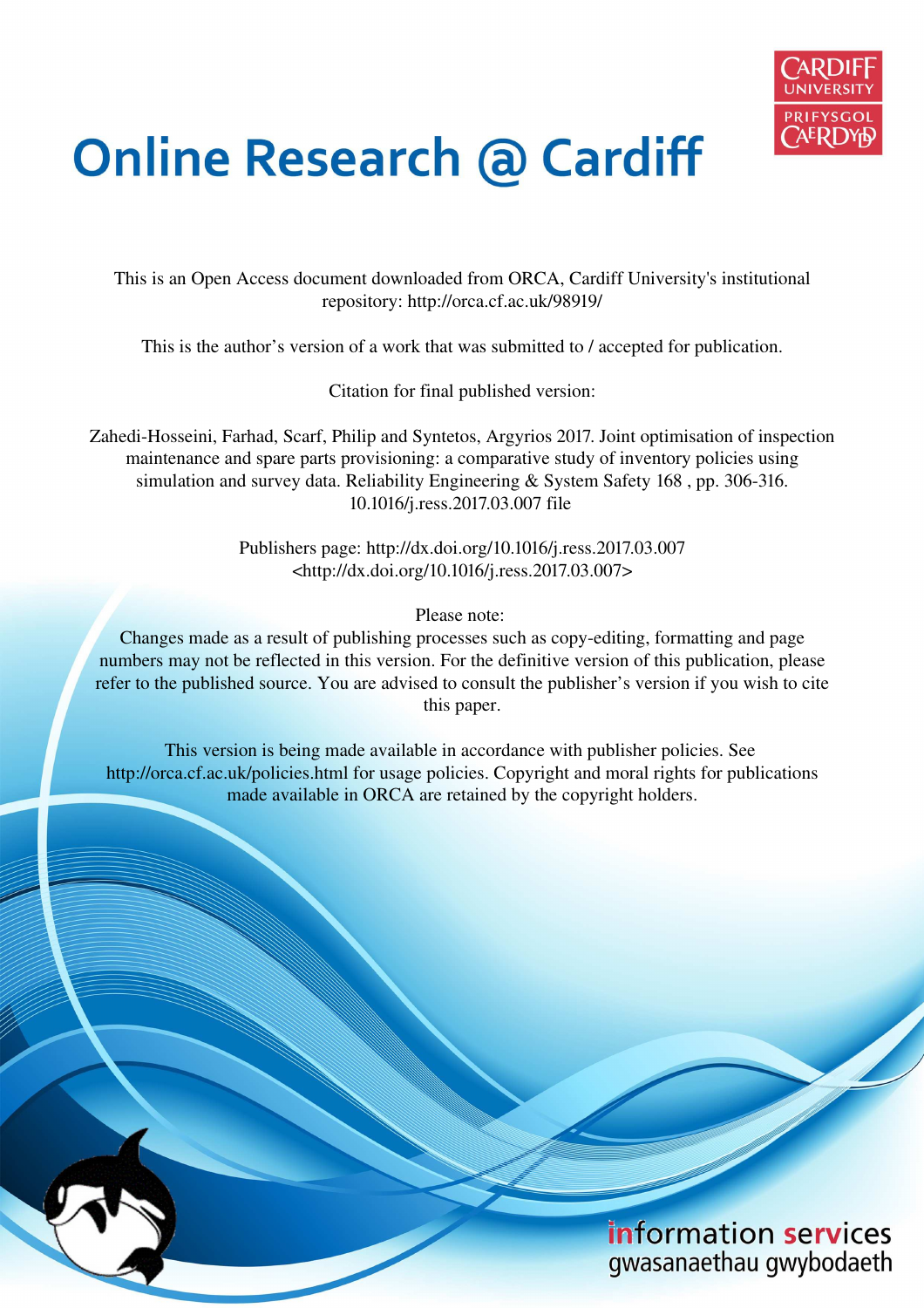# **Joint optimisation of inspection maintenance and spare parts provisioning: a comparative study of inventory policies using simulation and survey data**

# **[Accepted for publication in** *Reliability Engineering and Systems Safety***]**

Farhad Zahedi-Hosseini<sup>1</sup>, Philip Scarf<sup>2\*</sup> and Aris Syntetos<sup>3</sup>

*School of Computing, Science and Engineering, University of Salford, Manchester M5 4WT, UK Salford Business School, University of Salford, Manchester M5 4WT, UK, email p.a.scarf@salford.ac.uk Cardiff Business School, Cardiff University, Cardiff CF10 3EU, UK \*corresponding author* 

**Abstract:** The demand for industrial plant spare parts is driven, at least in part, by maintenance requirements. It is therefore important to jointly optimise planned maintenance and the associated spare parts inventory using the most appropriate maintenance and replenishment policies. In this simulation-based study, we address this challenge in the context of the random failure of parts in service and the replacement of defective parts at inspections of period *T*. Inspections are modelled using the delay-time concept. A number of simultaneous periodic review and continuous review replenishment policies are compared. A paper making plant provides a real context for the presentation of our ideas. We survey practitioners working with such plant to collect real data that inform the values of parameters in the models. Our simulation results indicate that a periodic review policy with ordering that is twice as frequent as inspection is cost optimal in the context of the plant that we study. For the purpose of comparison, we also present and discuss the characteristics of the various policies considered.

**Keywords:** maintenance; spare parts; delay-time; simulation; joint optimisation.

## **1. Introduction**

The demand for spare parts for industrial plant is predicated on the operation and maintenance of the plant. Therefore, the planning of spare parts inventory should be driven by operational and maintenance requirements rather than the observation of demand. This is because operation and maintenance schedules provide partial information about the demand for spare parts in advance, and the forecasting of spare parts demand based on historical usage is sub-optimal (Ghobbar and Friend, 2003; Boylan and Syntetos, 2010). Furthermore, maintenance planning that assumes 100% availability of spare parts is also sub-optimal (Sharma and Yadava, 2011). Thus, it is important to coordinate the planning of operation, maintenance and spare parts inventory (Wang and Syntetos, 2011). Many researchers have tackled this coordination of maintenance and inventory separately or sequentially (de Almeida, 2001; Marseguerra et al., 2005; Cheng and Tsao, 2010, de Almeida et al., 2015). However, it has been demonstrated that joint optimisation is superior (in a cost sense) to separately or sequentially optimised policies (Sarker and Haque, 2000).

Therefore, it is important not only to coordinate operation and maintenance planning and spare parts inventory control but also to carry out optimisation jointly. We do just this in this paper, whilst setting aside the question of coordination with operation by supposing that a plant is continuously or regularly operated. We focus on the joint cost-optimisation of planned, periodic inspection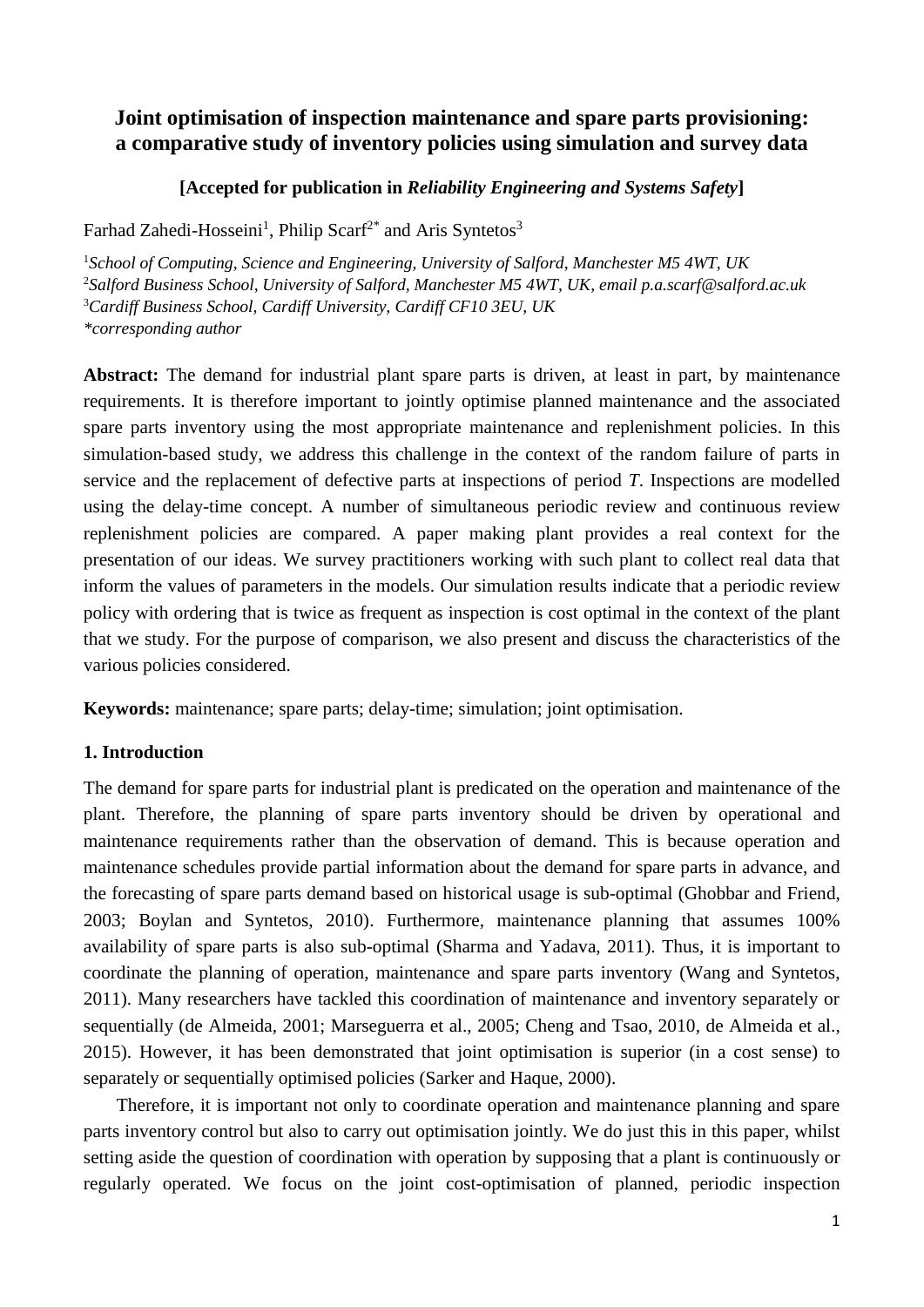maintenance and each of several periodic and continuous review replenishment policies. We use the delay-time concept to model inspection maintenance. We develop a simulation model in the context of a paper machinery plant. Further, we collect data that inform the values of parameters in the simulation using a survey of practitioners working with such plant. Several replenishment policies are considered so as not to select one arbitrarily, as is the case in almost all joint optimisation studies (Van Horenbeek et al., 2013). Thus we make two contributions: i) this is the first paper to consider a range of inventory replenishment policies in joint optimisation with maintenance planning; and (ii) it develops insights into the characteristics of each policy, not previously addressed in the joint optimisation studies. The use of simulation allows our models to make less simplifying assumptions than is usual with more analytical papers.

This paper is organised as follows. Section 2 critically reviews the joint optimisation literature. Here we aim to justify the use of the delay-time concept and our selection of replenishment policies. In section 3, we describe our industrial problem and model a complex system of multiple components (bearings). In section 4, we discuss our simulation models, including their assumptions and cost factors. Our results and discussion in section 5 precedes the conclusions in the final section.

#### **2. Literature review**

There are numerous industrial situations where either the replacement of multiple plant items is too costly, prohibiting the block replacement policy, or too critical to bear the risk of replacements at a pre-specified item age (items/units/components are parts of machines or equipment, which may be repaired or replaced). In these circumstances, it is reasonable and rational to inspect periodically and replace only the defective (faulty) parts while retaining the good ones. Such an inspection strategy can be modelled with the delay-time concept (Wang, 2012a) used here and utilised in numerous case studies (e.g. Christer et al., 1995; Pillay et al., 2001; Akbarov et al., 2008; Jones et al., 2010; and Zhao et al., 2015).

Classic maintenance policies (e.g. Barlow and Proschan, 1965) assume 100% availability of spares, implying that spare parts are either highly standardized for easy procurement from suppliers, or so inexpensive that large quantities may be stored to protect against possible stock-outs. Nevertheless, parts are in fact highly customized (and potentially very expensive), and their procurement lead-time cannot be neglected (Brezavscek and Hudoklin, 2003).

A specific question that motivates us is the extent to which particular maintenance policies and particular inventory policies have been jointly optimised. In Table 1 we classify the papers reviewed by Van Horenbeek et al. (2013) and others that have appeared since 2013 in a way that allows us to answer this question. We can see that only Panagiotidou (2014) compares more than one inventory replenishment policy. This reinforces our view that it is timely to consider more than one potential candidate replenishment policy with a particular maintenance policy. While this author also considers inspection maintenance, the model employed (that considers two types of failure: minor and major) is different to ours. This paper aside, the closest in scope to ours are Wang (2011, 2012b), which use the delay-time concept but only consider the  $(R, s, Q)$  inventory policy. The quantities  $R, s$ , and  $Q$ , and  $S$  in Table 1 are the standard inventory control policy parameters, defined in paragraph 2 in section 3.3.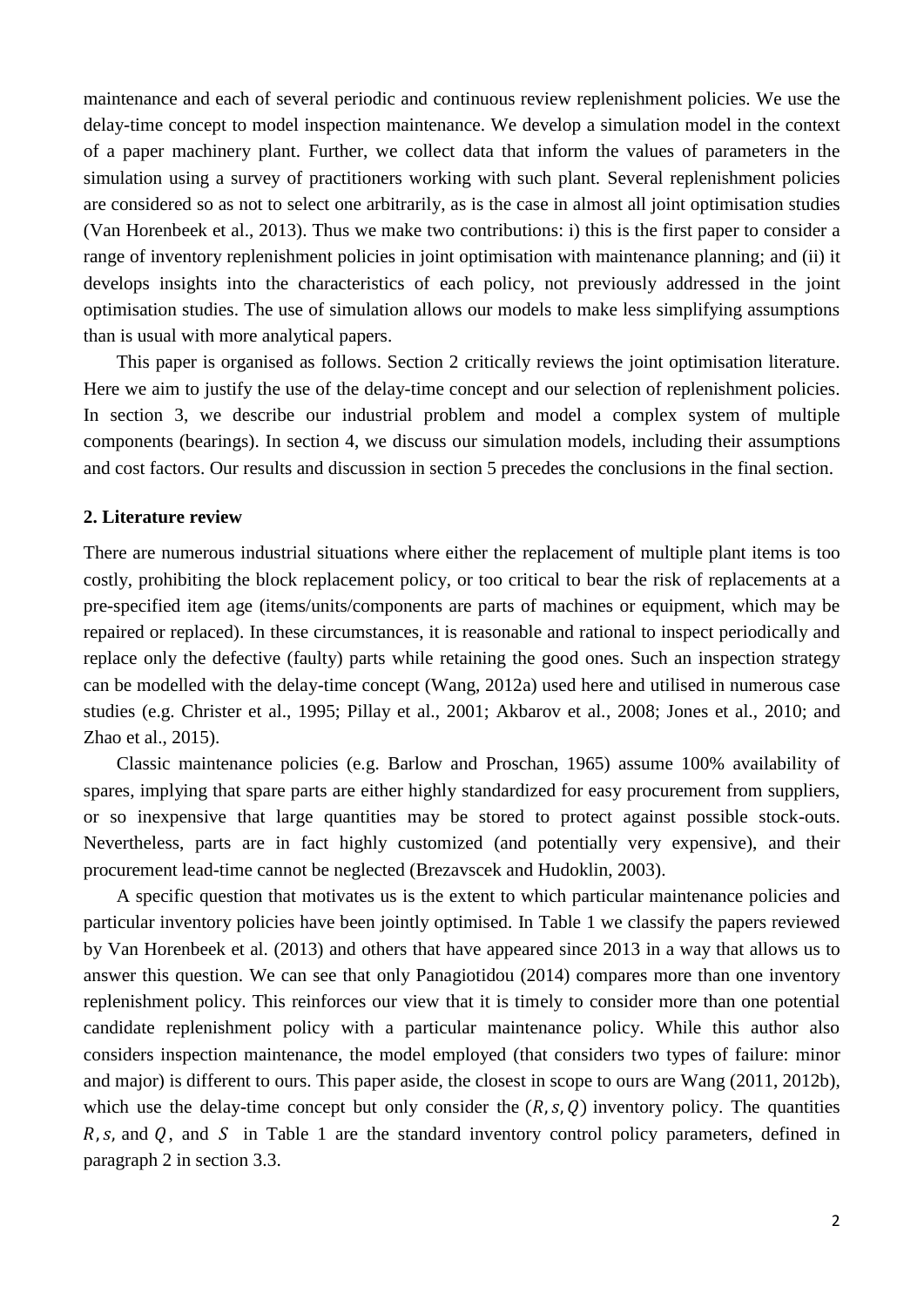| Table 1. Joint maintenance and inventory models in journal papers. |  |  |
|--------------------------------------------------------------------|--|--|
|                                                                    |  |  |

|                                                                                                                                                                                                                                                                                                                                                                                                                          |   | Maintenance |                              | Replenishment             |                        | Model      |             | Components |           |
|--------------------------------------------------------------------------------------------------------------------------------------------------------------------------------------------------------------------------------------------------------------------------------------------------------------------------------------------------------------------------------------------------------------------------|---|-------------|------------------------------|---------------------------|------------------------|------------|-------------|------------|-----------|
|                                                                                                                                                                                                                                                                                                                                                                                                                          |   |             | policy                       |                           | policy                 |            | development |            | in system |
| Author (Year)                                                                                                                                                                                                                                                                                                                                                                                                            |   | Age-        | Block-                       | Periodic                  | Continuous             | Analytical | Simulation  | Single     | Multiple  |
|                                                                                                                                                                                                                                                                                                                                                                                                                          |   | based       | based                        | Review                    | Review                 |            |             |            |           |
| Sarker and Haque (2000)                                                                                                                                                                                                                                                                                                                                                                                                  |   |             | $\triangle$ Periodic         |                           | $\blacklozenge (s, S)$ |            |             |            |           |
| Chelbi and Ait-Kadi (2001)                                                                                                                                                                                                                                                                                                                                                                                               |   |             | $\triangle$ Periodic         | $\blacklozenge (R,S)$     |                        |            |             |            |           |
| Yoo et al. (2001)                                                                                                                                                                                                                                                                                                                                                                                                        |   |             | $\bullet$ Periodic           | $\blacklozenge (R,S)$     |                        |            |             |            |           |
| Brezavscek and Hudoklin (2003)                                                                                                                                                                                                                                                                                                                                                                                           |   |             | $\triangle$ Periodic         |                           |                        |            |             |            |           |
| Vaughan (2005)                                                                                                                                                                                                                                                                                                                                                                                                           | * |             | $\triangle$ Inspection       |                           | $\blacklozenge (s, S)$ |            |             |            |           |
| Ilgin and Tunali (2007)                                                                                                                                                                                                                                                                                                                                                                                                  |   |             | $\triangle$ Periodic         |                           | $\blacklozenge (s, S)$ |            |             |            |           |
| Huang et al. $(2008)$                                                                                                                                                                                                                                                                                                                                                                                                    | * |             | $\triangle$ Periodic         |                           |                        |            |             |            |           |
| De Smidt-Destombes et al. (2009)                                                                                                                                                                                                                                                                                                                                                                                         |   |             | $\triangle$ Periodic         |                           |                        |            |             |            |           |
| Wang (2011)                                                                                                                                                                                                                                                                                                                                                                                                              | # |             | $\triangle$ Inspection (DTM) | $\blacklozenge (R, s, Q)$ |                        |            |             |            |           |
| Wang (2012b)                                                                                                                                                                                                                                                                                                                                                                                                             | # |             | $\triangle$ Inspection (DTM) | $\blacklozenge (R, s, Q)$ |                        |            |             |            |           |
| Chen et al. (2013)                                                                                                                                                                                                                                                                                                                                                                                                       | # |             |                              |                           | $\bullet$ (s,Q)        |            |             |            |           |
| Panagiotidou (2014)                                                                                                                                                                                                                                                                                                                                                                                                      | # |             | $\triangle$ Inspection       | $\blacklozenge (R,S)$     | $\blacklozenge (s, S)$ |            |             |            |           |
| Gan et al. (2015)                                                                                                                                                                                                                                                                                                                                                                                                        | # |             |                              |                           |                        |            |             |            |           |
| Jiang et al. $(2015)$                                                                                                                                                                                                                                                                                                                                                                                                    | # |             | $\blacklozenge$ Periodic     | $\blacklozenge (R,S)$     |                        |            |             |            |           |
| Samal and Pratihar (2015)                                                                                                                                                                                                                                                                                                                                                                                                | # |             | $\triangle$ Periodic         |                           |                        |            |             |            |           |
| Alrabghi and Tiwari (2016)                                                                                                                                                                                                                                                                                                                                                                                               | # |             | $\triangle$ Periodic         |                           | $\blacklozenge$ (s,Q)  |            |             |            |           |
| * Not listed in the Van Horenbeek et al. (2013) review as one of the joint optimisation of maintenance and inventory control provisioning papers.<br>$1131 + 1111 + 111 + 1111 + 1111 + 1111 + 1111 + 1111 + 1111 + 1111 + 1111 + 1111 + 1111 + 1111 + 1111 + 1111 + 1111 + 1111 + 1111 + 1111 + 1111 + 1111 + 1111 + 1111 + 1111 + 1111 + 1111 + 1111 + 1111 + 1111 + 1111 + 1111 + 1111 + 1111 + 1111 + 1111 + 1111 +$ |   |             |                              |                           |                        |            |             |            |           |

# Not included in the latest review paper by Van Horenbeek et al. (2013) since they were published after its submission date (September 2010).

Furthermore, our literature review indicates that in joint optimisation studies: i) few researchers have considered age-replacement, most have considered block replacement, and the literature on inspection-based maintenance is growing; (ii) many researchers continue to use analytical models with restrictive assumptions rather than simulation; (iii) interest in models for multi-unit systems is growing considerably; and finally iv) periodic and continuous review replenishment policies are used almost equally.

# **3. Modelling methodology**

## *3.1. Problem description*

We consider a specific industrial plant situation (a paper mill), and in particular we develop several simulation models for jointly optimising the inspection maintenance and the inventory policy for bearings, which are critical components in the plant. Bearings are used extensively in many types of plant and can result in very high costs due to unexpected and catastrophic failures. Folger et al. (2014a, 2014b) describe four conditions under which a bearing might not reach its maximum life: (i) improper handling and installation; (ii) inadequate lubrication; (iii) contamination; and (iv) force, speed, and temperature overload. The consequences of damage to a bearing system in industrial machinery can be very significant, including general risks to safety, cost of replacement and repair, and downtime.

The situation we describe is not a case study. Rather, it is an idealised context that is closely informed by a survey conducted by the authors. In this survey, we asked experts about their experience of paper making machinery in general and the critical components of these machines. A questionnaire (appendix A) was used to obtain information about: inspections; replacements; failure replacements; costs and lead-times; possible defect arrival patterns, delay times, and their distributions; current maintenance policy(s) used; and the policy(s) used for the replenishment of spares for critical components. Nine questionnaires of the 15 distributed were returned. The respondents were three experienced maintenance and inventory control researchers and six paper machine manufacturers. Where available, we have indicated the range of values of the parameters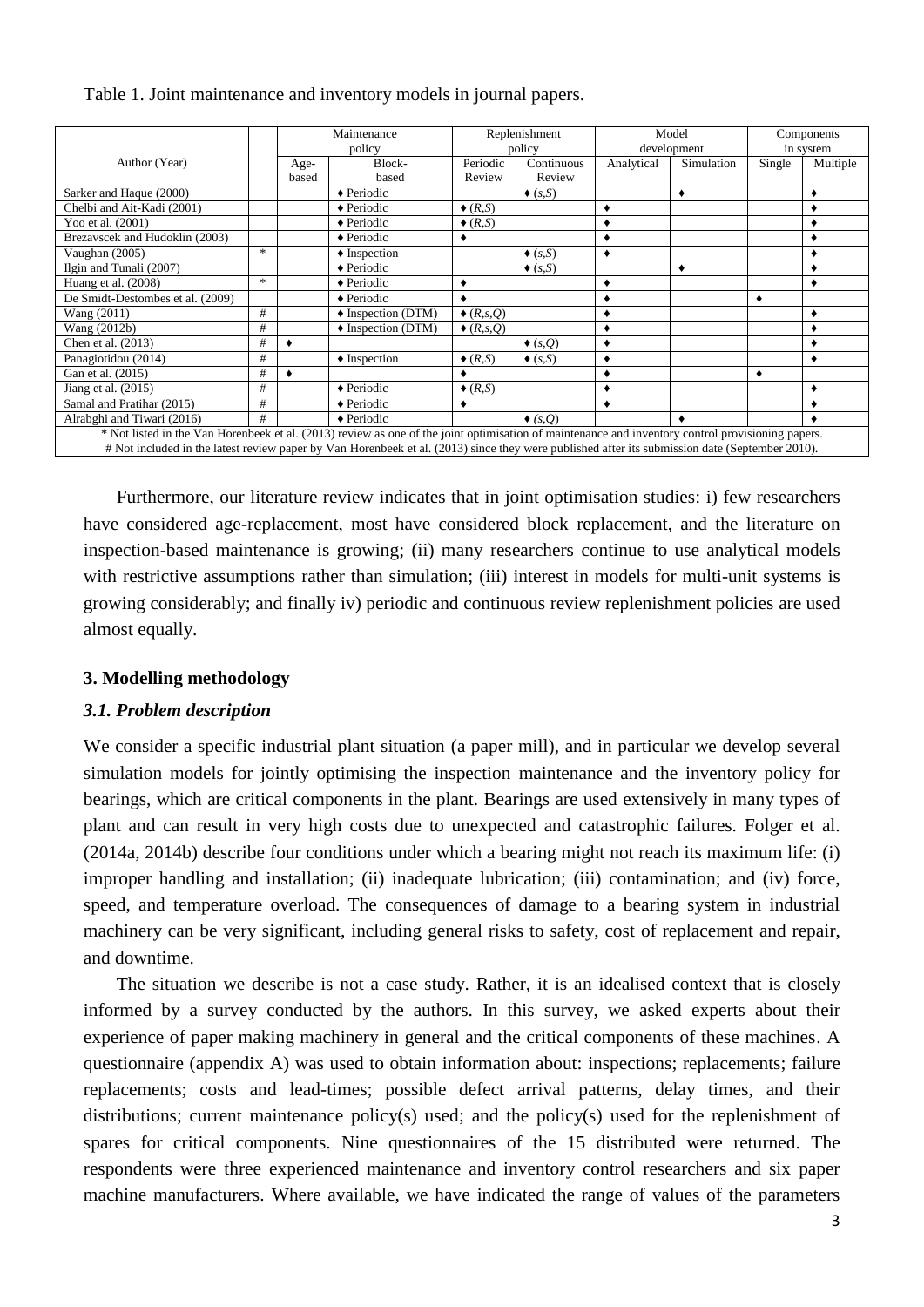that were provided. The information obtained from the survey ensured that our models and simulation experiments were realistic, and were the basis for the costs and parameter values used in our models.

In the models (the idealised context) that are informed by this survey, we suppose that:

- The monitoring of bearing condition is carried out by a third party (external specialists).
- Bearing condition is only reported periodically by the third party following processing of the raw condition data. This is typical of condition monitoring arrangements in modern plant (Wang and Wang, 2015). In this way, condition monitoring and the reporting of bearing condition in particular incurs cost but no plant downtime.
- Bearings that are reported as defective are replaced; this intervention has a non-zero downtime.
- Failed bearings are replaced immediately if spare parts are available since we suppose that such events cause an immediate unscheduled stop to the plant and production downtime.
- At failure, only failed bearings are attended to, so that the plant returns to operation promptly. Thus there is no inspection of bearings at failure events.

These assumptions describe the system in broad terms. Next, we describe the inspection model in detail, followed by the inventory model and then the model parameters.

Note, in this paper, the terms bearings, components, items, and spare parts are used interchangeably.

# *3.2. The inspection maintenance model and its assumptions*

We suppose that the system has *n* identical bearings that are subject to deterioration. In our (complex) system model, multiple concurrent defects are possible and the failure process of a bearing has twostages, according to the delay-time concept. In the first stage, a bearing is good and working normally. Then in the second stage a bearing is working but defective. The second stage terminates with a failure. The length of the first stage is the *time-to-defect arrival*, and the length of the second stage is the *delay-time*. If inspection is carried out during this second stage, it is assumed that defective items are identified and replaced, as depicted in Figure 1. Only defective items identified at inspections are replaced, rather than replacing all items regardless of their age or condition.



Figure 1. Defect arrivals and failure occurrences in a complex system of multiple components.

All bearings are inspected in parallel every *T* time units, and defective bearings are replaced preventively. On failure, failed bearings are replaced and only failed bearings are replaced. We assume the system is in a state of suspension while replacement is carried out. Therefore, defects do not grow and the bearings do not age during replacement downtime, and defects and failures can only arise whilst the plant is operating. The system is assumed to be operating under steady-state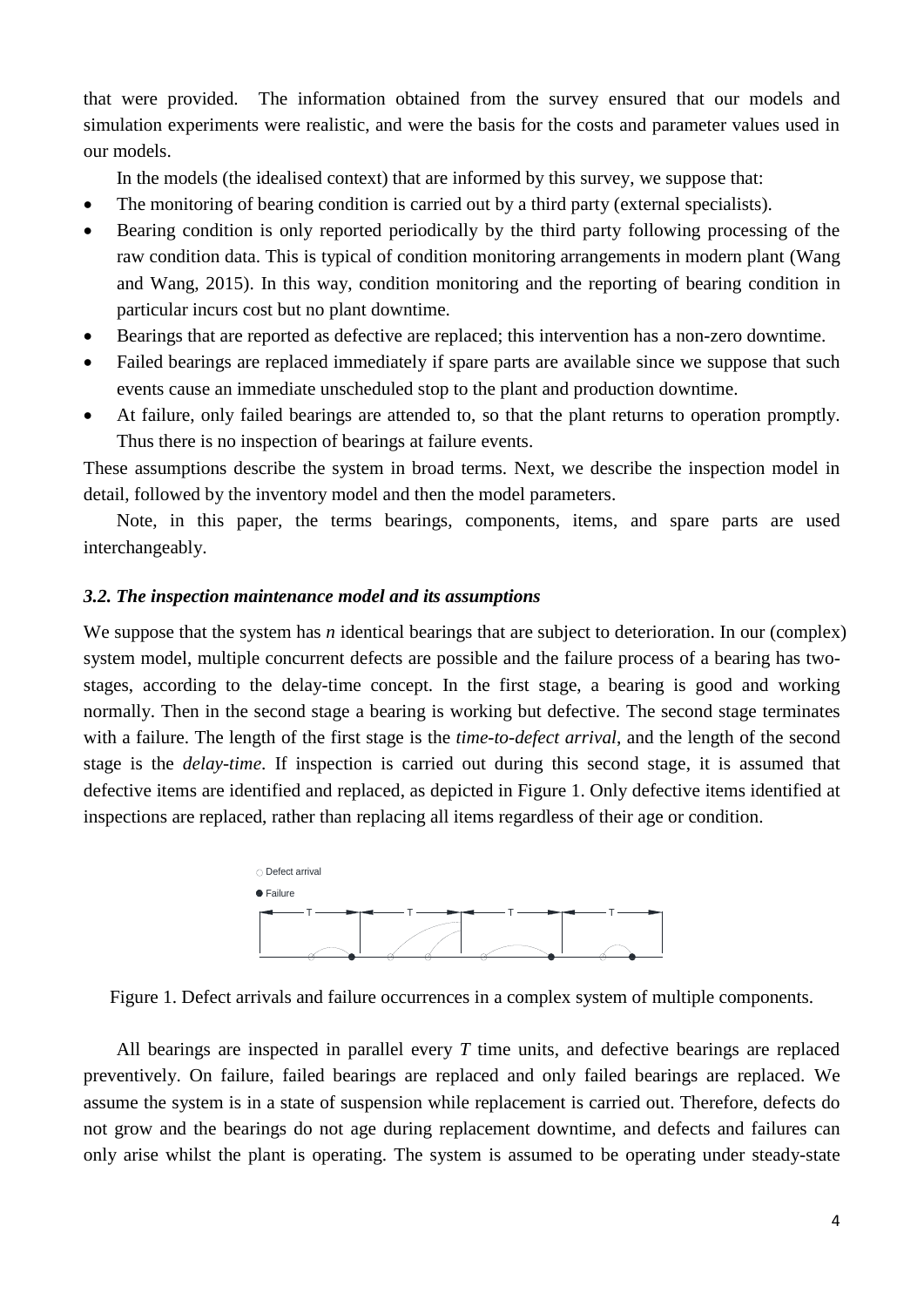conditions. Any operational loss due to defects other than inspection, replacement and failure are ignored. These are standard assumptions in inspection models (Wang, 2011).

Times between defect arrivals are assumed to be independent, exponentially distributed, consistent with the delay-time model of a complex system (see for example, Wang, 2012b), with a defect arrival rate,  $\lambda$ , (intensity) of 0.05 per week. This value and the others that follow are based on our survey. Note, it is only necessary to specify the defect arrival rate for the collection of identical bearings as a whole, as we do here. Nonetheless, this quantity can be determined as the product of the number of bearings and the "per-bearing" defect arrival rate. The number of identical bearings in a paper rolling machine is typically large (>100) (Wang, 2011). The delay-time has a Weibull distribution with scale and shape parameters,  $\alpha = 10$ ,  $\beta = 3$  respectively (implying a mean delay time of 8.93 weeks). The downtimes due to each replacement and failure are  $d_r = 4$  hours = 0.024 weeks (range 1-6 hours) and  $d_f = 9$  hours = 0.054 weeks (range 1-36 hours).

#### *3.3. The inventory control model and its assumptions*

Paper machinery typically have many identical bearings. We suppose that inventory planning is concerned only with these bearings. That is, we will consider inventory policy for a single stock keeping unit. We make the following assumptions. The demand for bearings is generated through two routes. Failures of parts in service occur between inspections, which generate intermittent singleunit demands. And, every *T* time units, at scheduled inspections, all defective bearings are identified and preventively replaced (provided there are enough spares), generating 'lumpy' demand. Demand is satisfied from the existing inventory or by expediting an emergency order.

We will compare several periodic and continuous review inventory policies (see e.g. Muller, 2011; Silver et al., 2016). As depicted in Figure 2, these policies include: (i) the periodic  $(R, S)$  policy, where every *R* time units (the review period) an order is placed to raise the inventory position to level *S*; (ii) the periodic  $(R, s, S)$  policy, where every *R* time units, an order is placed to raise the inventory position to level *S* provided the inventory position has reached or fallen below the re-order level *s*; (iii) the periodic  $(R, s, Q)$  policy, where every *R* time units an order of *Q* units is placed provided the inventory position is less than or equal to  $s$ ; (iv) the continuous  $(s, S)$  policy, where an order is placed to raise the inventory position to level *S* when the inventory position falls to or below level *s*; and finally (v) the continuous  $(s, Q)$  policy, where  $Q$  units are ordered when the inventory position falls to or below level *s*.

In the five policies illustrated in Figure 2, orders are placed at points A, C, E and G, for example, and arrive at points B, D, F and H respectively, after a lead-time,  $L$ . It is important to note that although the same arbitrary demand profile has been used for all five replenishment policies in Figure 2, the ordering outcome is different in each case. Also, in this illustration  $L < R$  for simplicity, but this restriction is not imposed in our model.

We seek values of the decision variables that minimise the long run expected cost per unit time or cost-rate,  $C(T)$ . The set of decision variables depends on the exact inventory policy considered. In all cases, the joint policy contains the decision variable *T,* the inspection interval. Throughout our analysis, the unit of time is one week. This is an arbitrary unit that is convenient for the reporting of the results.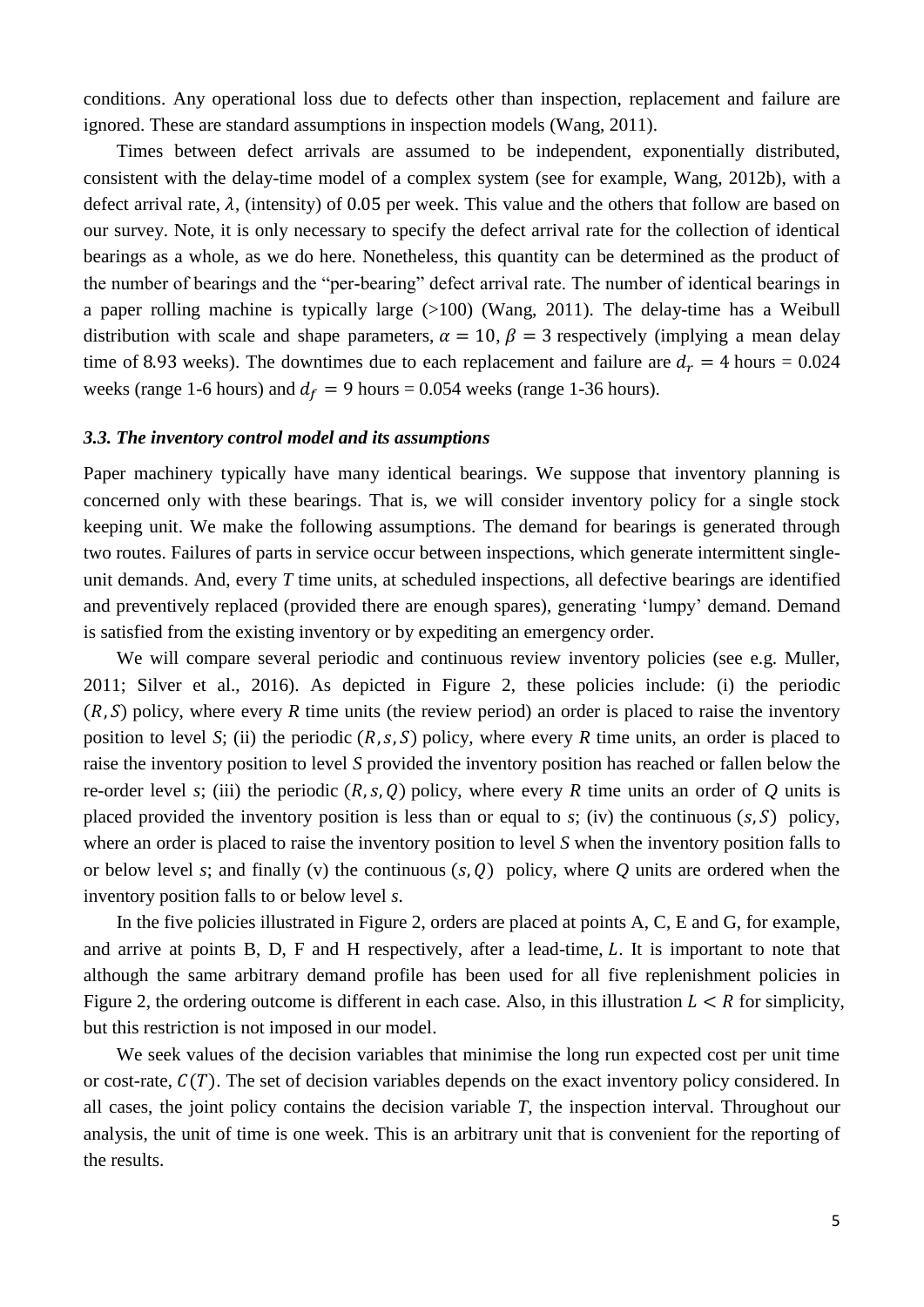Based on our survey, we set the lead-time  $L$  at 3 weeks (range 2-6 weeks) and the shortage emergency delivery lead-time,  $L_{sh}$ , fixed at 1 day (range 1-10 days). Further, orders are placed at the beginning of each order placing day for the periodic policies, or immediately (when triggered) under the continuous replenishment policies. Orders arrive at the beginning of each order receipt day but before reviewing the current inventory if it coincides with an order placing day. The last two assumptions are for modelling purposes. For the periodic review policies, we set  $T = kR$  for  $k > 0$ . We set the order cost including normal delivery,  $C_o$ , to £100, the cost-rate of inventory holding,  $C_h$ , to 1% of item cost per week, the cost of one bearing (item cost) is  $C_u = \text{\pounds}2,000$  (range £1000-4000), and finally the emergency shipment cost is  $C_{sh} = \text{\textsterling}1,000$  per emergency order (range £500-1200).



Figure 2. Inventory positions of the periodic and continuous review inventory policies.

#### *3.4. Costs and downtime specifications*

The cost of preventive replacement (per item),  $C_r$ , and the cost of failure replacement (per item),  $C_f$ , are set on the basis of 3 maintenance technicians at  $C_m = \text{\pounds}60$  per maintenance technician per hour. Further, the cost-rate of machine downtime is  $C_d = \text{\pounds}1,000$  per hour. One maintenance technician assists the external specialists during their visit for an 8 hour shift, performing data analysis and reporting. Therefore, the cost of inspection:  $C_i = 1,000 + 8 C_m = \text{\textsterling}1,480$ .

There are two preventive maintenance (PM) inspection renewal costs depending on whether spare parts are immediately available. PM replacement cost  $(C_r)$  includes 3 maintenance technicians for 4 hours. If spare parts are available, then the cost includes downtime and manpower, hence:  $C_r$  =  $4 C_d + 12 C_m = \text{\textsterling}4,720$ . Otherwise, there are two extra costs, namely, the shortage shipment cost and the downtime cost while the emergency shipment is in transit, hence:  $C_r = 4 C_d + 12 C_m +$  $C_{sh} + C_d L_{sh} = \text{\pounds}29,720.$ 

Similarly, there are two failure renewal costs. Failure replacement cost  $(C_f)$  includes 3 maintenance technicians for 9 hours. If spare parts are available, then the cost includes the costs of downtime and manpower, hence:  $C_f = 9 C_d + 27 C_m = \text{\textsterling}10,620$ . Otherwise, there are two extra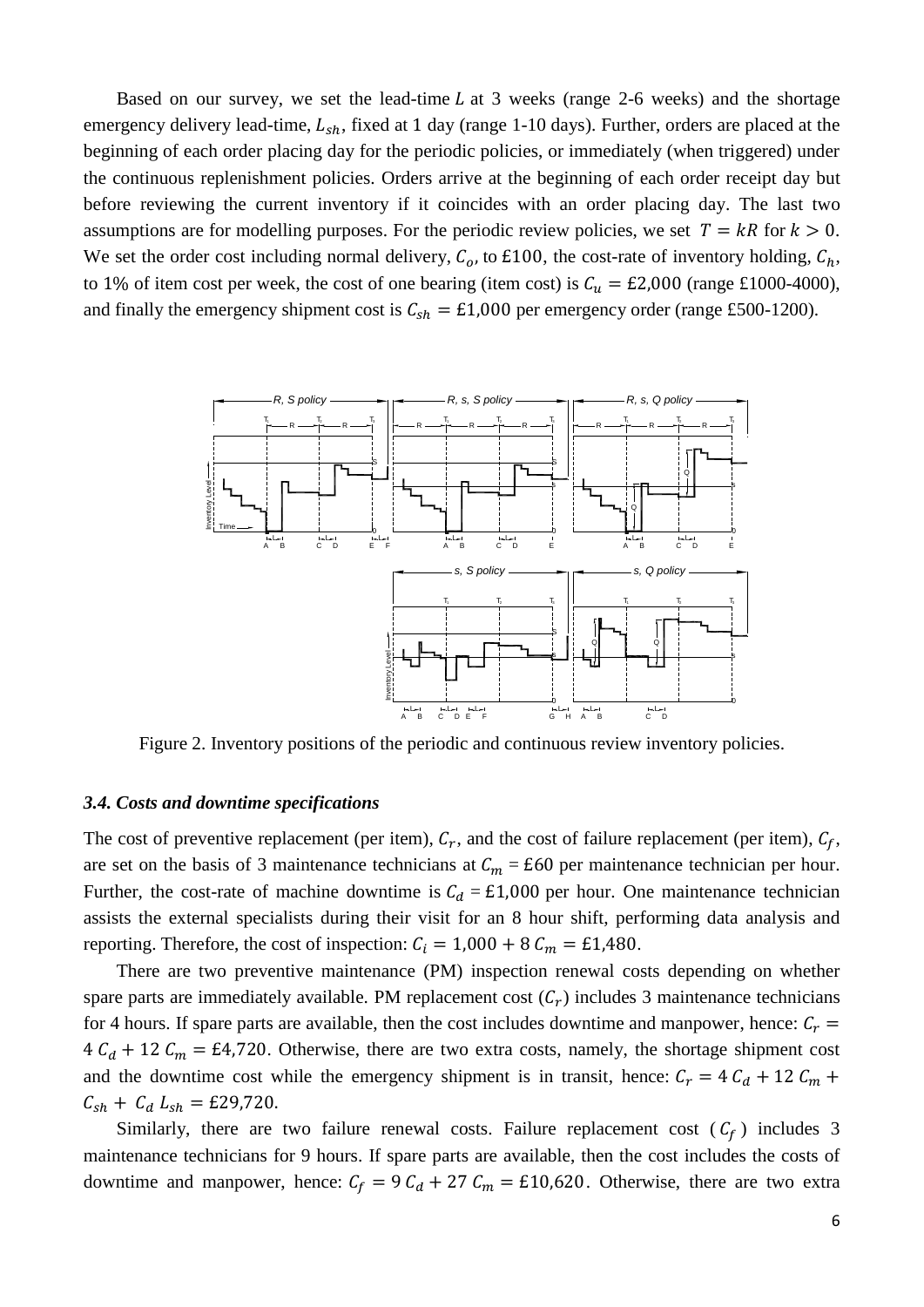costs, namely, the shortage shipment cost and the downtime cost while the emergency shipment is in transit, hence:  $C_f = 9 C_d + 27 C_m + C_{sh} + C_d L_{sh} = \text{\pounds}35,620.$ 

#### **4. Simulation modelling**

Using a modular approach, we developed simulation models for the periodic and continuous review inventory control policies of interest. ProModel, a process-based discrete-event simulation language (see e.g. Harrell et al., 2011) was used to model a system with a single machine (but extendible to multiple machines or lines) as a continuous production system with the consideration of all major assumptions and cost figures given in sections 3.1 to 3.4.

#### *4.1. Construction of the model framework and the minimum system requirements*

The development of any model using the ProModel programming environment requires the use of *LEAP*: *L*ocations, *E*ntities, *A*rrivals, and *P*rocessing. *Locations*, which may be single or multiple capacity, are fixed positions in the system where *entities* may wait to be processed, such as, machines, queues, or buffer storage areas. *Entities* are objects that enter into, flow through and depart from the system, such as parts, defects and failed items. *Arrivals* describe the precise pattern: timing; quantity; frequency; and location of *entities* entering into the system. And finally, *processing* defines the exact route that an *entity* follows, from entry, to leaving the system, including all programming logic. The *processing* also includes operations, their durations, and the *resources* needed. Although, the simplest model needs to have at least *LEAP* described, any further model sophistication almost certainly requires the use of other *modules* and/or development of special programming routines. In our models *variables, attributes, resources* and *path networks* were used extensively. We developed *subroutines* for generating delay-times for the failure and replacement processes, and for calculating various costs in the model (e.g. see appendix B). We also set up various *macros* to enable the easy alteration of decision variables.

#### *4.2. Input parameters, output analysis, model scenarios and optimisation*

The simulation models are non-terminating. Settings are inputted, including the warm-up period, number of replications and simulation run time. Macro set-ups enable the instant changing of decision variables. The output report includes data and graphs, and the cost-rate,  $C(T)$ .

Prior to analysis, the *warm-up* period, the number of *replications* and the *length of run* were validated. The Time Series method and Welch's method with a window length of 5 (see e.g. Robinson, 2004; Banks, 2010) were used to determine the warm-up period. A conservative 300 weeks warm-up was used to provide a very high degree of confidence that the system had reached steady-state. Further analysis showed that seven replications provided a consistent confidence interval of 95% for output variables. Various run lengths were explored, and a 5,000-week length was deemed appropriate to ensure a high degree of confidence in the convergence of the simulation results. The computation time to run through all seven replications was 17 minutes. To find the optimal policy, we integrated our simulation models with SimRunner (see SimRunner User Guide, 2010), which uses a sophisticated optimisation algorithm (Kim et al., 2012).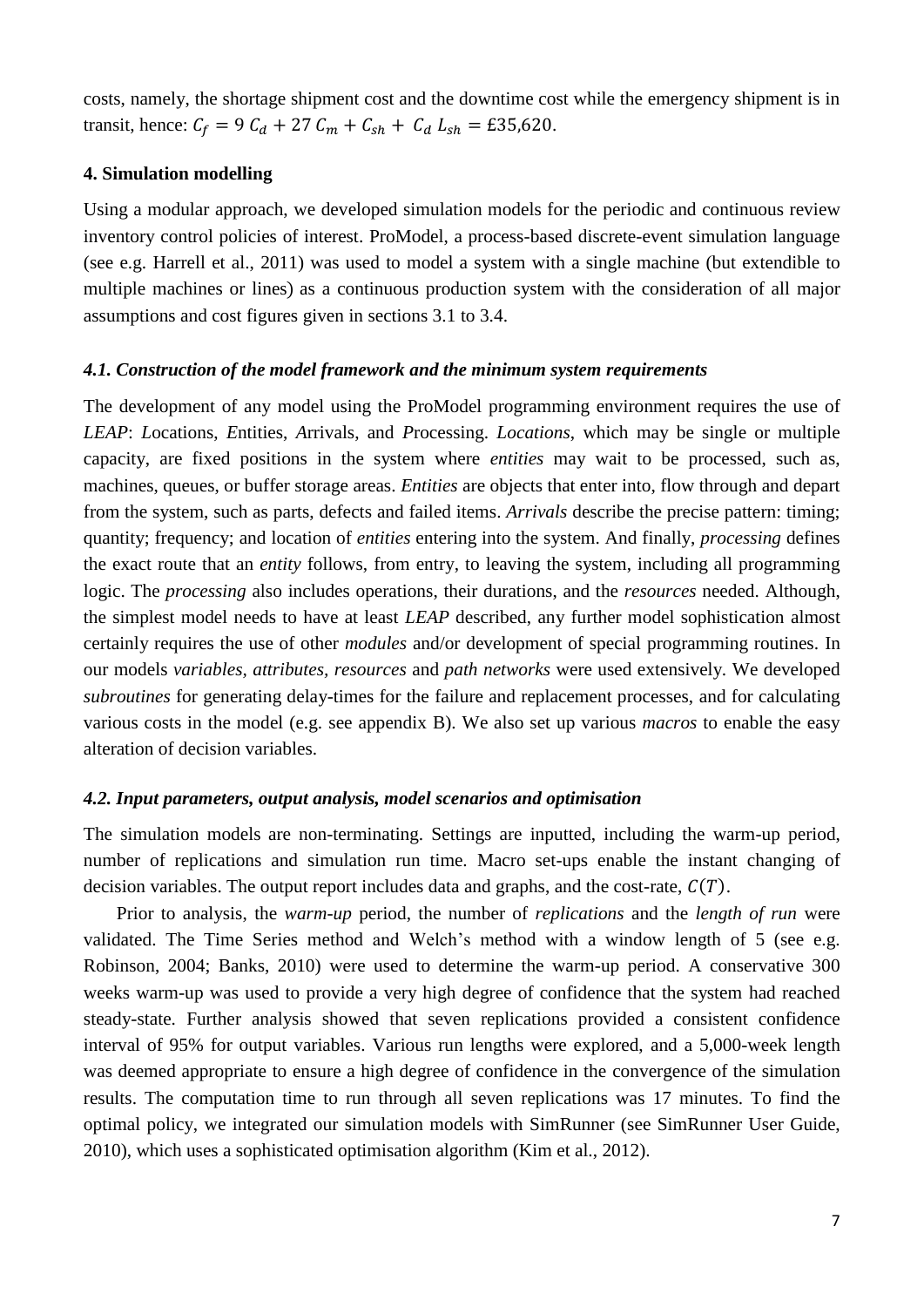Appendix C presents the flow chart of the general simulation model, showing the nine modelling routines developed for different aspects of the model. Further information regarding the details of our simulation models may be obtained from the corresponding author upon request.

#### **5. Results analysis and discussion**

#### *5.1. Joint optimisation*

Five principal joint inventory-maintenance policies were considered: three models with periodic review  $(R, S, T = R)$ ,  $(R, s, S, T = R)$  and  $(R, s, Q, T = R)$  and two with continuous review  $(s, S, T)$ and  $(S, Q, T)$ . In addition, three variant policies were modelled, namely:  $(R, S, T = 2R)$ ;  $(R, S, S, T = 2R)$ 2R), and  $(R, s, Q, T = 2R)$ . While we restrict the presentation here to the cases  $T = kR$  with  $k =$ 1,2, many other values for *k* were investigated but found to be cost-sub-optimal for the range of parameter values we use. Figure 3 and Table 2 illustrate that among all joint policies modelled, the  $(R, S, T = 2R)$  policy has the lowest cost-rate (total cost per unit time), inspecting the bearings in the plant every 10 weeks and ordering spares every 5 weeks. Note, the  $(R, s, S, T = 2R)$  policy is equivalent to the cost-minimal policy because  $S^* - s^* = 1$ . (Here,  $S^*$  and  $s^*$  are the optimum values of S and s respectively.) Globally, the second and third best policies (lowest cost-rate) are also the  $(R, S, T = 2R)$  policy, inspecting every 11 weeks and ordering every 5.5 weeks, and the  $(S, S, T)$ policy inspecting every 11 weeks. Clearly, under the cost-optimal policy, more frequent inspections are performed (every 10 compared to every 11 weeks), which will potentially identify more defects (if any) in the system and trigger their replacements, thus reducing failures and ultimately reducing cost. This trade-off between the marginal decreased cost of additional failures and the marginal increased cost of additional inspection lies at the heart of the maintenance decision problem. Similarly in the inventory decision problem, the cost of stock-outs is traded-off with the cost of inventory. Thus, more orders might be placed or more stock might be held to reduce the possibility of stock-outs, depending on the relative sizes of the order cost and the holding cost. In the joint optimisation problem, where the inspection period is an integer multiple of the order period, more frequent ordering can by implication potentially reduce the frequency of bearing failures, and this appears to be the case here.



Figure 3. The cost-rate as a function of inspection interval.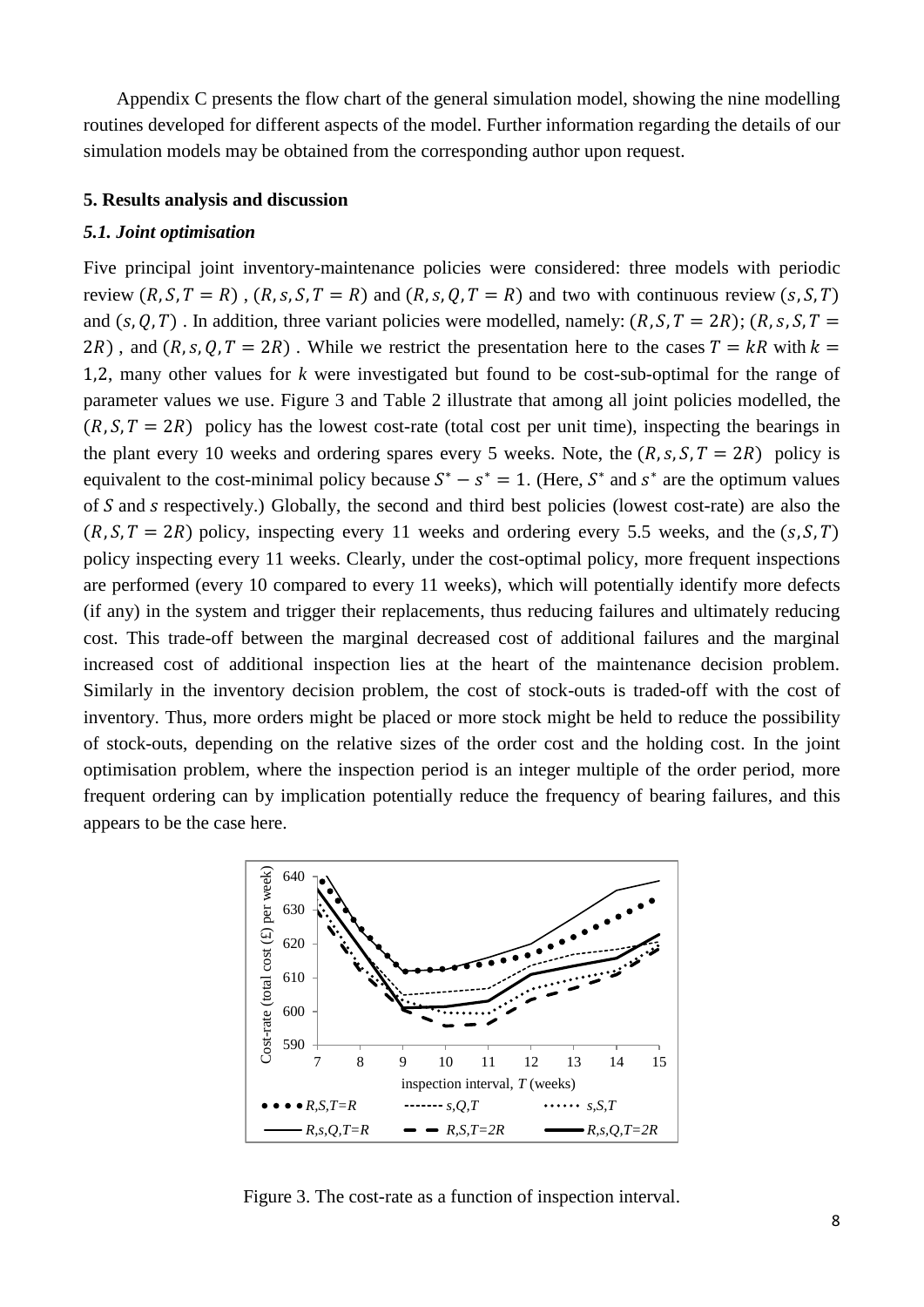|                 | $(R, S, T=R)$ | $(R, S, S, T=R)$ | $(R, S, Q, T=R)$ | (s,Q,T)        | (s, S, T)                  | $(R, S, T=2R)$ | $(R, S, S, T = 2R)$ | $(R, S, Q, T = 2R)$ |  |
|-----------------|---------------|------------------|------------------|----------------|----------------------------|----------------|---------------------|---------------------|--|
|                 | $cost-rate S$ | cost-rate s S    | $cost-rate s Q$  | $cost-rate sQ$ | $cost-rate$ s S            | $cost-rate S$  | $cost-rate$ s S     | $cost-rate sQ$      |  |
| 5               | 698.07 3      | 698.07 2 3       | 704.70 2 2       | 693.30 1 1     | 689.47 1<br>$\overline{2}$ | 704.72 3       | 704.72 2 3          | 709.52 2 2          |  |
| 6               | 660.35 3      | 660.35 2 3       | 664.08 2 2       | 654.05 1 2     | 652.92 1 2                 | 651.64 2       | 653.44 2 3          | 654.22 1 2          |  |
| $\overline{7}$  | 640.27 3      | 640.27 2 3       | 644.57 2 2       | 636.19 1 2     | 632.76 1 3                 | 629.64 3       | 629.64 2 3          | 636.09 1 2          |  |
| 8               | 624.79 3      | 624.79 2 3       | 624.12 2 2       | 618.60 1 2     | 613.26 1 3                 | 612.04 3       | 612.04 2 3          | 618.88 1 2          |  |
| 9 <sup>1</sup>  | 611.81 3      | 611.81 2 3       | 612.00 2 2       | 604.92 1 2     | $603.27$ 1 3               | 600.53 3       | 600.53 2 3          | 601.08 1 2          |  |
| 10 <sub>l</sub> | 612.64 4      | 612.64 2 3       | 612.48 2 2       | 605.86 2 2     | 599.65 2 3                 | 595.69 3       | 595.69 2 3          | $601.45$ 2 2        |  |
| 11              | 614.21 4      | 614.21 2 3       | 616.04 2 2       | 606.83 2 2     | 599.41 2 3                 | 596.38 3       | 596.38 2 3          | 603.15 2 2          |  |
| 12              | 616.87 4      | 616.87 2 3       | 620.06 2 2       | 613.68 2 2     | 606.60 2 3                 | 603.55 3       | 603.55 2 3          | 611.00 2 2          |  |
| 13              | 622.11 4      | 622.11 2 3       | 627.82 2 2       | 616.96 2 2     | 609.64 2 3                 | 606.88 3       | 606.88 2 3          | 613.53 2 2          |  |
| 14              | 627.84 4      | 627.84 2 3       | 635.90 2 2       | 618.43 2 2     | 612.12 2 3                 | 610.97 3       | 610.97 2 3          | 615.81 2 2          |  |
| 15              | 633.85 4      | 633.85 2 3       | 638.71 2 2       | 620.66 1 2     | 619.71 2 3                 | 618.62 3       | 618.62 2 3          | $622.85$ 2 2        |  |

Table 2. Cost-rate (£ per week) for various policies and their decision variables. Shaded results are lowest cost-rate for each policy. Bold, shaded is overall the policy with lowest cost-rate.

#### *5.2. Insights into the characteristics of different replenishment policies*

We now look at a number of the policies in Table 2 in more detail in Figure 4. Figure 4(a) demonstrates that in general the  $(s, S, T)$  policy has the highest ordering cost-rate since it can potentially place more orders at both inspections and at failures. This is also partly because  $s = 2$ and  $S = 3$ , whence an order is always triggered when the stock level drops by one unit. This is the  $(S - 1, S)$  policy, a special case of the  $(s, S)$  policy. Our conclusion is supported by Figure 4(f) since the mean number of spares ordered per order is lowest for this policy. Note, while the  $(s, Q)$  and  $(s, S)$  inventory policies are equivalent for unit-sized transactions (whence  $\hat{O} = S - s$ ), we can see in Table 2, for example, that the cost-rate for  $(s = 1, S = 2, T)$  is less than the cost-rate for  $(s = 1, S = 2, T)$  $1, Q = 1, T$  for the same T. This is because in our model, while failure demands are always unitsized (the probability of two or more failures occurring together is zero), demand at an inspection may be greater than unit-sized (when more than one bearing is found to be defective).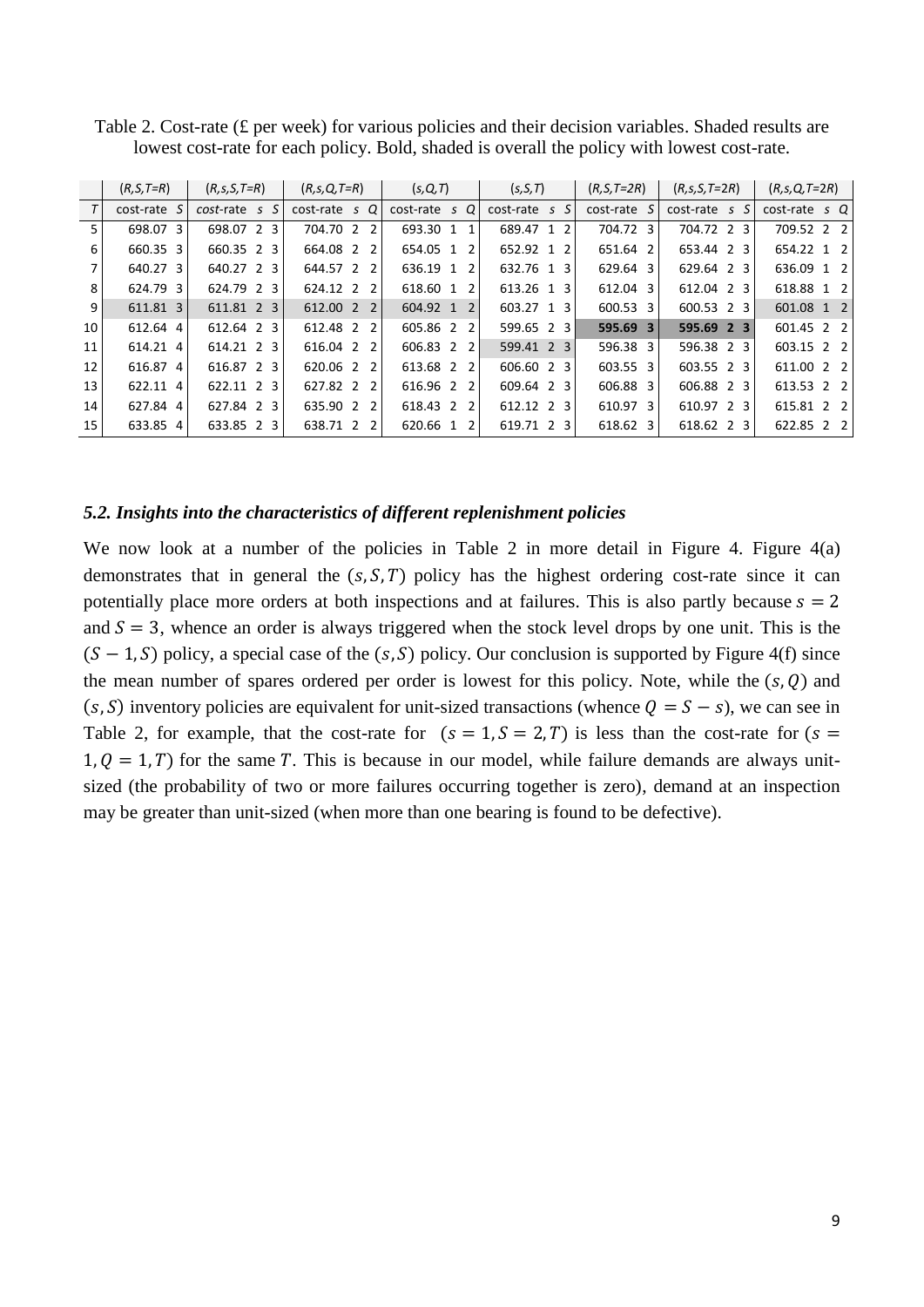

Figure 4. For the optimum policy in each class of inventory policies: (a) order cost-rate; (b) holding cost-rate; (c) stock-out cost-rate; (d) order point statistics; (e) PM statistics; (f) order size statistics; (g) failure rate; and (h) maintenance cost-rates. Data collected over a simulation of 5,000 weeks.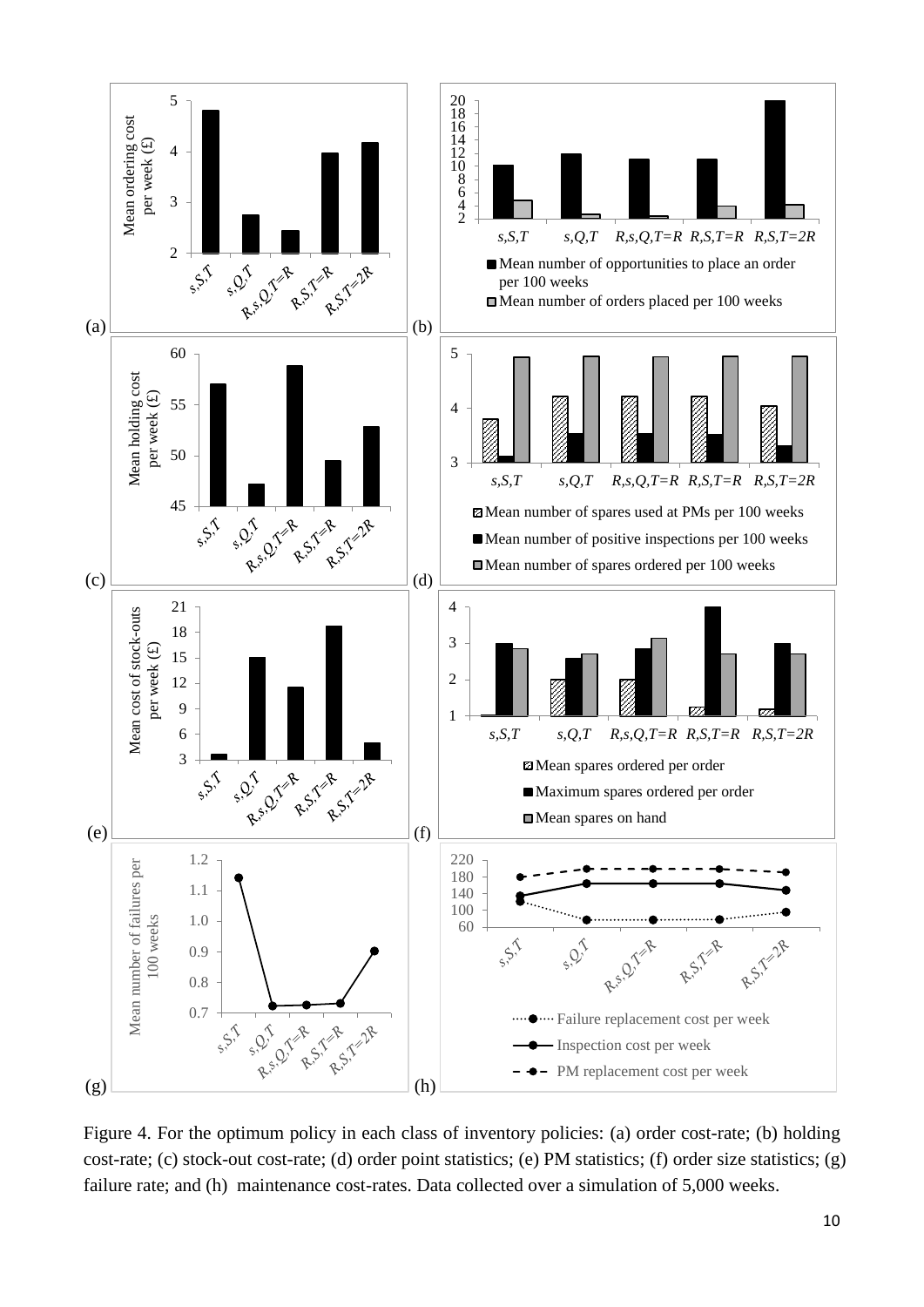Continuing the discussion of ordering cost-rate, furthermore, at the optimal interval, the  $(R, s, Q, T = R)$  policy orders two spares per order every time (since  $Q = 2$ ), compared to  $(R, s, S, T = R)$  which orders on average a little over one spare per order. So the former policy must have a lower order cost-rate since it places fewer orders. We would also expect  $(R, S, T = 2R)$  to have a higher order cost-rate than  $(R, S, T = R)$  (Figure 4(a)) since the former potentially places orders twice as frequently as the latter. Due to their nature, one would expect the continuous review policies to generate at least as many opportunities to place orders as periodic review policies. This is demonstrated in Figure 4(b), except for one policy. The number of opportunities for placing orders for  $(s, S, T)$  is lower than  $(R, S, T = R)$  only because its optimal inspection interval is longer - 11 weeks compared to 9 weeks. Figure 4(d) illustrates that the number of items replaced at PM intervals was lowest for  $(s, S, T)$ . There is understandably a direct association between the number of items replaced and the number of positive inspections (an inspection is deemed to be positive if at least one defect is found).

Similar observations to those made about order cost-rates can be made about holding cost-rates and stock-out cost-rates (Figures 4(c) and 4(e) respectively). A more interesting observation is that inventory costs seem to be traded off. Thus considering Figures 4(a), (c) and (e), we can see that where the holding cost-rate is high, the stock-out cost-rate is low, and vice versa, except for  $(R, s, Q, T = R)$ , where they are both high but compensated by the low order cost-rate for this policy. Where  $(R, S, T = 2R)$  does appear to outperform the other policies is in the additional opportunities it offers for replenishment, even if it does not necessarily use them (Figure 4(b)).

Figure 4(d) confirms that the usage rate of spare parts is similar for all policies, as expected, since in the long run (at steady state) the consumption of parts is most influenced by the rate of arrival of defects. This implies the rather obvious but important observation: if one wants to reduce inventory costs, then first and foremost, one should use more reliable (better quality) parts, a point made in Scarf and Cavalcante (2012).

Figure 4(d) also shows variation between the policies in the number of spares used at inspections. Thus, those policies with more positive inspections per unit time use more spares at inspections (and the mean number of spares used per inspection is approximately 1.2). This variation is balanced by the variation in failure: while  $(s, S, T)$  and  $(R, S, T = 2R)$  have the lowest positive inspection rates, their failure rates are the highest. A higher cost of failure might then lead to a different policy ranking. Also, if one were remanufacturing spare parts, one might prefer a policy with fewer failures per unit time.

This then brings us to failures and stock-outs and policy risks. The  $(s, S, T)$  policy might be perceived as a low risk policy since it has the lowest stock-out cost. However, it has the largest failure rate. The optimal policy,  $(R, S, T = 2R)$ , has a very low stock-out rate and a moderate failure rate, although its stock-out rate is much lower than inferior policies (70% lower) and its failure rate is marginally higher (23% higher). The variation in failure rates is due almost entirely to the variation in the inspection interval; a longer inspection interval will result in more failures.  $(s, S, T)$ ,  $(R, S, T =$  $2R$ , and the other three policies in Figure  $4(g)$  with optimal inspection intervals of 11, 10, and 9 weeks have failure rates of 1.14, 0.9 and 0.73 per 100 weeks respectively. The other much smaller contribution will come from stock-out rate variation, where a policy with more stock-outs will ceteris paribus have fewer failures because of plant stoppages due to stock-outs.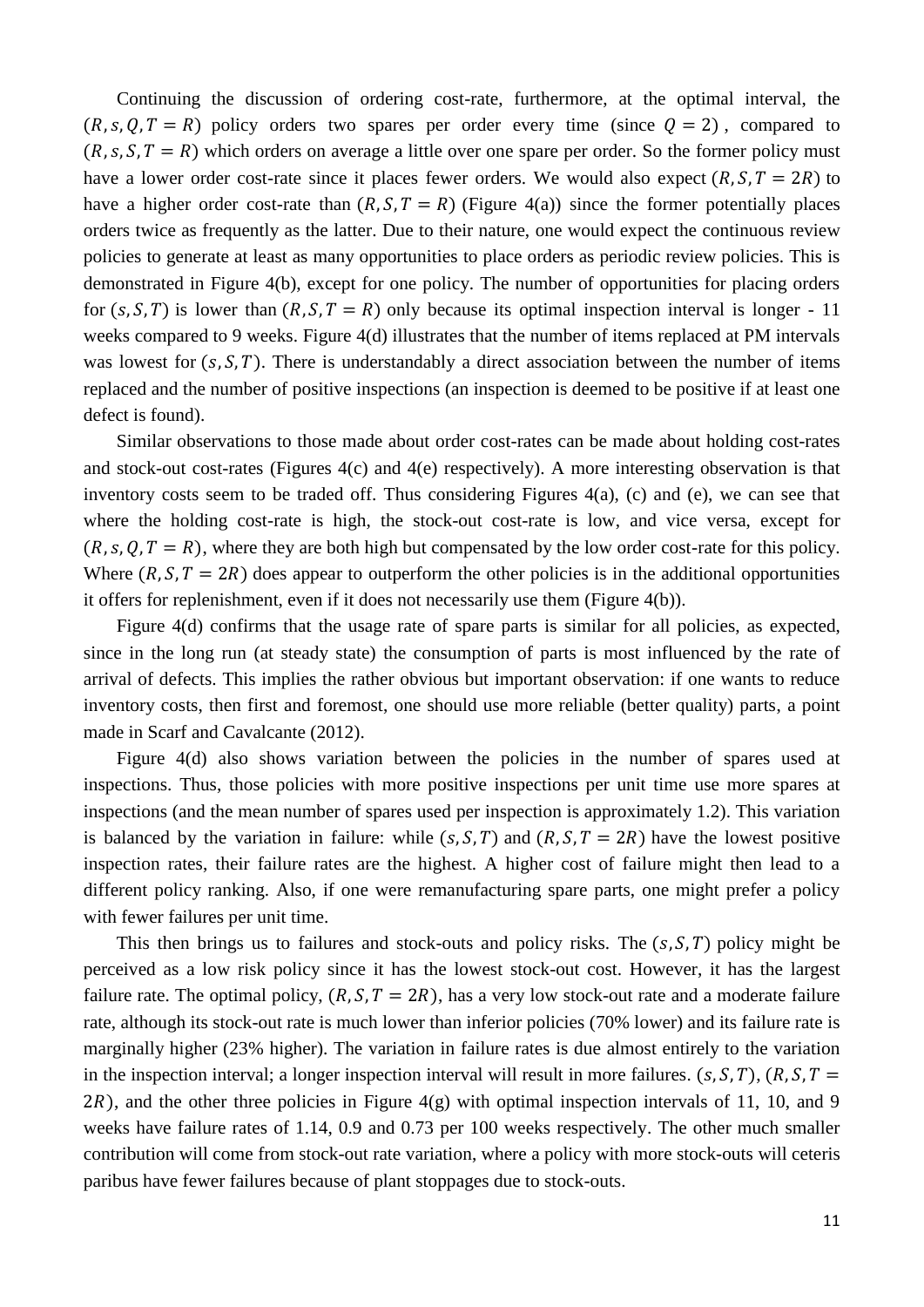We now make two final points. The first is that the variation in stock-out cost-rates across the policies is relatively large (Figure 4(e)). The  $(R, S, T = R)$  policy has a stock-out cost that is four times the optimal policy. We would expect this since the latter has the potential to place twice as many orders. The second point is that generally the stock-out cost-rates are much lower than the failure cost-rates (Figure 4(e) vs Figure 4(h)).

Thus, in summary, first and foremost it is the failure rate (and equivalently defect arrival rate) that has the greatest influence on the choice of policy, followed by the emergency order (stock-out) cost. Furthermore, although the cost-rates for the jointly optimised policies are quite similar across the range of policies, the optimal values of decision variables for each policy can be quite different, so that the components of the cost-rate can be different. Thus, the different policies, at their optimal settings, place different demands on inventory.

#### *5.3. Sensitivity Analysis*

Sensitivity to various parameters for the optimal policy  $(R, S, T = 2R)$  is illustrated in Figure 5. The behaviour of the cost-rate with respect to the defect arrival intensity (Figure 5(a)) is as expected (cost-rate 63% and 166% of the baseline for 0.5 $\lambda$  and  $2\lambda$  respectively). The optimal times between inspections behave as expected, thus as the intensity of defect arrivals increases the inspection frequency increases. Similarly, as the scale parameter of the Weibull delay-time distribution α is reduced (Figure 5(b)), the cost-rate rises as expected since the mean delay-time decreases and defects develop into failures more quickly (cost-rate 89% and 116% of the baseline at  $0.5\alpha$  and  $2\alpha$ ). Also, the optimal interval first decreases as  $\alpha$  decreases and then increases as  $\alpha$  decreases further. This effect is as expected for the delay time model, since  $T \to \infty$  as  $\alpha \to 0$  (in the limit, when the delay time is zero, inspection cannot prevent failure, so there is no purpose to inspection). However, in extending the delay-time, minimal effect is displayed when inspection is very frequent. The costrates for different machine downtime cost-rates (Figure 5(c)) are 78% and 141% of the baseline for  $0.5C_d$  and  $2C_d$  respectively. The optimal *T* also behaves as expected, but with the greatest impact when the cost is reduced by 50% and inspection is infrequent. Finally, the cost-rates for  $0.5C_i$  and  $2C_i$  are 91% and 115% of the baseline respectively (Figure 5(d)). Varying  $C_i$  has the greatest effect when inspection is frequent and the optimal intervals move in the expected direction.

The cost-rates for different unit costs,  $0.5C_u$  and  $2C_u$ , are 87% and 124% of the baseline. The reduction in the unit cost does not seem to have any effect on *T*, especially when the cost is decreased (Figure 5(e)). Figures 5(f) and 5(g) suggest that halving or doubling the cost of ordering or holding spares have minimal effect on the cost-rate. In fact, for  $0.5C_{sh}$  and  $2C_{sh}$  this is true for every inspection interval. Further, Figure 5(h) suggests that halving the order lead-time has a smaller effect than doubling it, and that any effect is negligible when inspection is infrequent. This is because when the inspection interval is very large, it matters little if the lead-time is large.

Finally, the sensitivity of *S* was investigated when  $T = 10$  and  $R = 5$ . The cost-rate for this scenario was £595.69 per week. When *S* is reduced from 3 (the cost-optimal quantity) to 2, the weekly cost was increased, as expected, but only by 3.0%. Similarly, when *S* was increased from 3 to 4, the weekly cost was increased, again as expected, but only by 2.6%.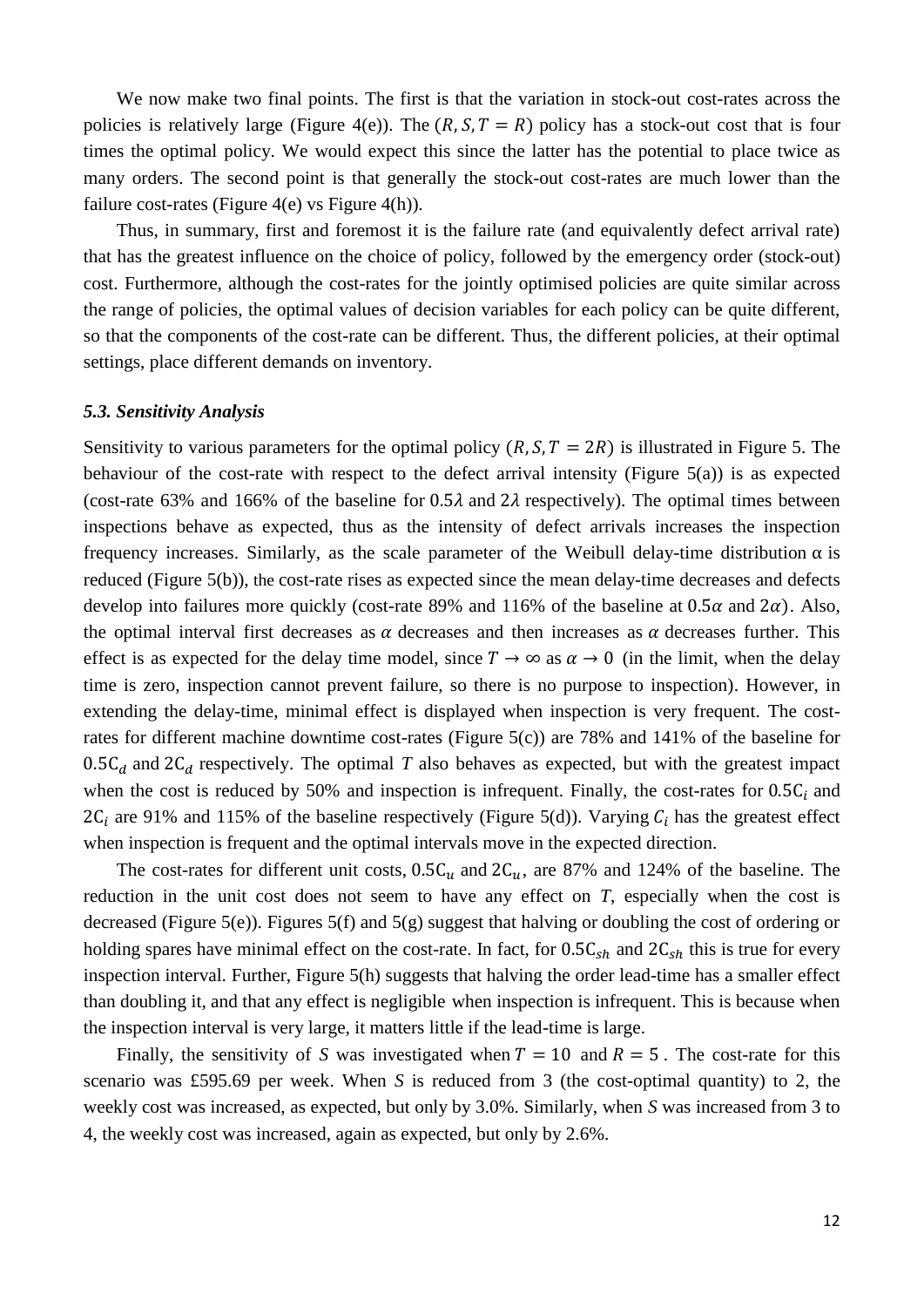

Figure 5. The sensitivity of the cost-rate for the optimal  $(R, S, T = 2R)$  policy to various parameters (x=minimum; \*=baseline): (a) defect arrival rate; (b) failure delay-time; (c) cost-rate of machine downtime; (d) inspection cost; (e) item cost; (f) ordering cost; (g) shortage shipment cost; (h) order lead-time.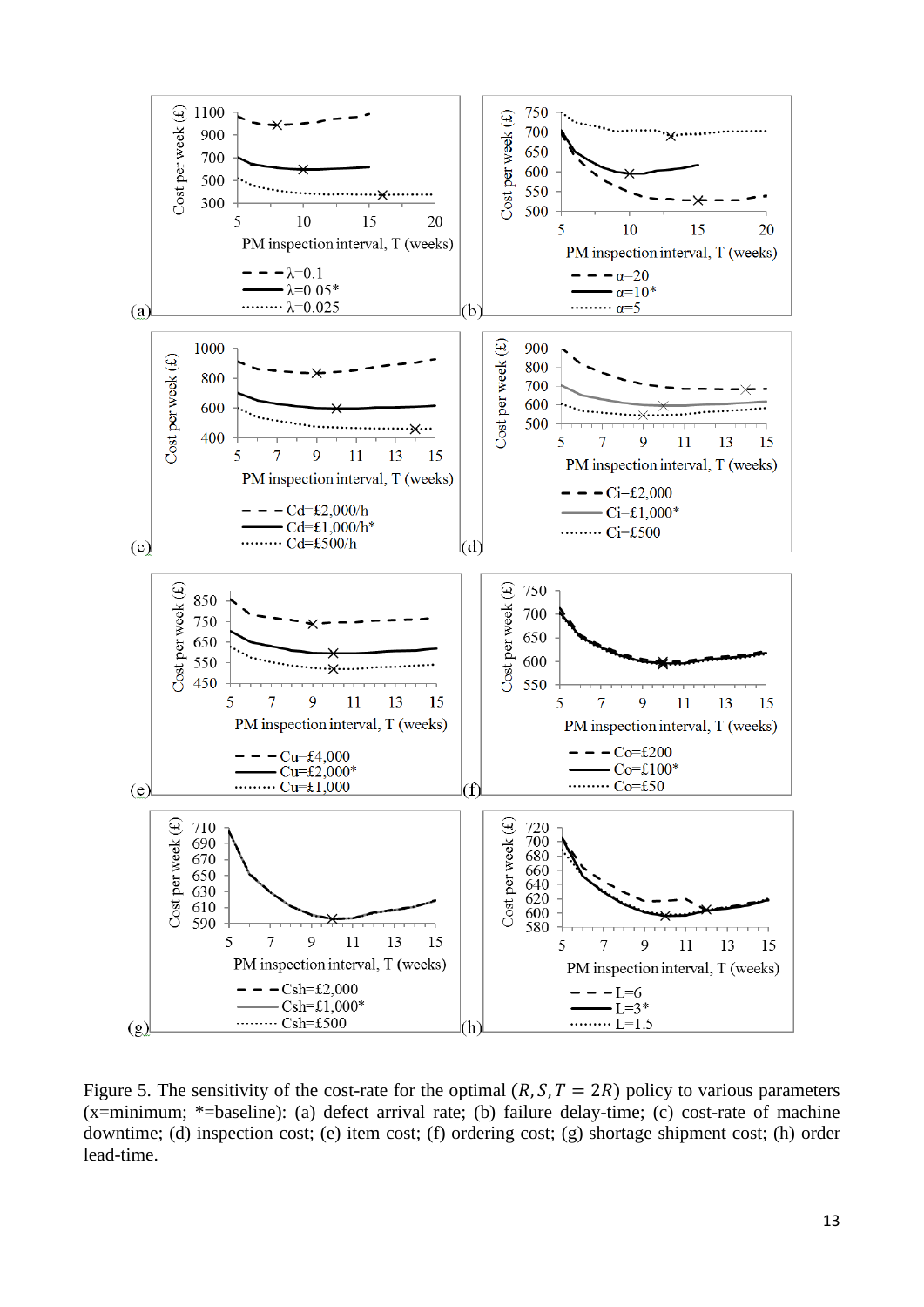#### **6. Conclusions and further work**

We have developed several simulation models for a complex system with multiple identical bearings. We have jointly optimised the planned maintenance inspection interval based on the delay time concept, and the spare parts inventory policy. To our knowledge, this is the first paper that compares a number of periodic and continuous review replenishment policies, and analyses their efficacy when joined to the inspection policy. Our objective was not only to find the cost-minimal policy across the range of policies, but also to illustrate the characteristics of each policy, so that engineers might be guided about the suitability of these policies across a range of criteria that may be appropriate for particular industrial contexts. The particular context that motivated our study is the maintenance of bearings in a paper mill.

Joint models require complex mathematical formulations and it may not be possible to solve these analytically except for limited situations and/or with simplifying assumptions. We have made use of simulation, and since simulation is not an optimization technique, we integrated simulation with an optimization tool.

For the policies considered, we make the following conclusions in the context of the plant that we study. It is cost-optimal to order twice as frequently as to inspect. More frequent ordering, and hence inspection, increases planned costs and in compensation decreases unplanned costs due to failure and downtime. The cost-optimal policy is also a relatively low risk policy since it is associated with the lowest stock-out cost-rate. The sensitivity analysis to different parameters for the optimum policy gives results that are expected, and the defect arrival rate is the principal determinant of policy, followed by the emergency order (stock-out) cost. Finally, while the cost-rates are similar across the range of policies, the components of the cost-rates are quite different because the policy decision variables are different, and so the different policies, at their optimal settings, place different demands on inventory.

The models we have developed can be extended in several ways to model more realistic industrial situations, including: imperfect inspection whereby false positive and false negative inspections are present (Berrade et al., 2012); postponed replacement of defective components; variable replenishment lead-times; modelling of dependent and/or non-identical multi-unit systems; the formulation of a cost-effective spare parts ordering policy based on historic data and *dynamic forecasting* of spare parts demand; and multi-line parallel non-identical systems.

#### **References**

- [1]. Akbarov, A., Wang, W., Christer, A. H. (2008). "Problem identification in maintenance modelling: a case study." *International Journal of Production Research* 46: 1031-1046.
- [2]. Alrabghi, A., Tiwari, A. (2016). "A novel approach for modelling complex maintenance systems using discrete event simulation." *Reliability Engineering and System Safety* 154: 160-170.
- [3]. Banks, J. (2010). *Discrete-event system simulation*. Upper Saddle River: Pearson.
- [4]. Barlow, R. E., Proschan, F. (1965). *Mathematical Theory of Reliability*. Wiley, New York.
- [5]. Berrade, M. D., Cavalcante, C. A. V., Scarf, P. A. (2012). "Maintenance scheduling of a protection system subject to imperfect inspection and replacement." *European Journal of Operational Research* 218: 716-725.
- [6]. Boylan, J. E., Syntetos, A. A., 2010. "Spare parts management: a review of forecasting research and extensions." *IMA Journal of Management Mathematics* 21: 227-237.
- [7]. Brezavscek, A., Hudoklin, A. (2003). "Joint optimization of block replacement and periodic-review spare-provisioning policy." *IEEE Transactions on Reliability* 52: 112-117.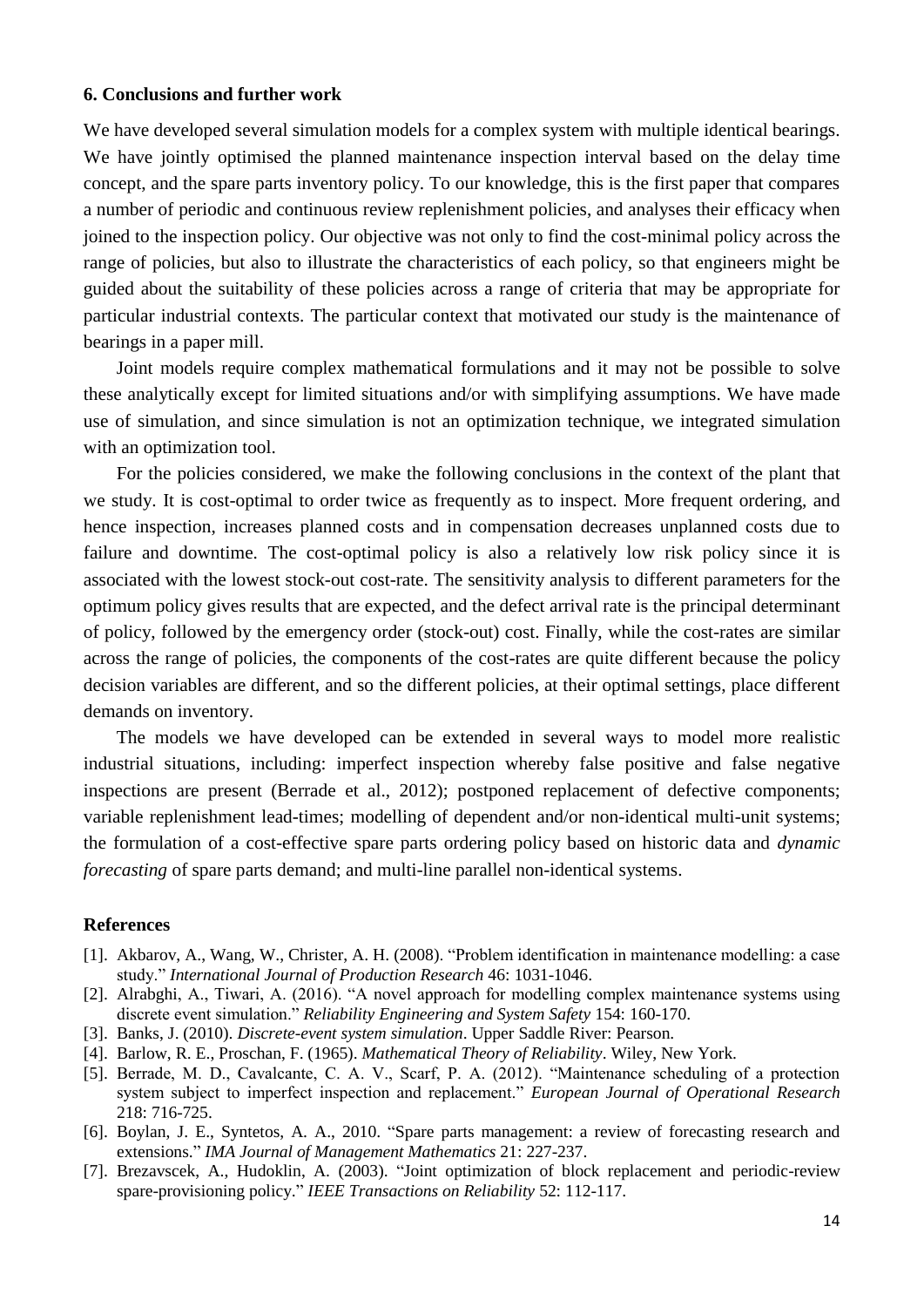- [8]. Chelbi, A., Ait-Kadi, D. (2001). "Spare provisioning strategy for preventively replaced systems subjected to random failure." *International Journal of Production Economics* 74: 183-189.
- [9]. Chen, L., Ye, Z. S., Xie, M. (2013). "Joint maintenance and spare parts provisioning policy for k-out-of-n systems." *Asia-Pacific Journal of Operational Research* 30: 1350023 1-21.
- [10].Cheng, Y. H., Tsao, H. L. (2010). "Rolling stock maintenance strategy selection, spares parts' estimation, and replacements' interval calculation." *International Journal of Production Economics* 128: 404-412.
- [11].Christer, A. H., Wang, W. (1995). "A delay time based maintenance model of a multi-component system." *IMA Journal of Maths. Applied in Business and Industry* 6: 205-222.
- [12].de Almeida, A. T. (2001). "Multicriteria decision making on maintenance, spares and contracts planning." *European Journal of Operational Research* 129: 235-241.
- [13].de Almeida, A. T. , Ferreira, R. J. P., Cavalcante, C.A.V. (2015). A review of the use of multicriteria and multi-objective models in maintenance and reliability. *IMA Journal of Management Mathematics* 26: 249-271.
- [14].de Smidt-Destombes, K. S., Van Der Heijden, M. C., Van Harten, A. (2009). "Joint optimisation of spare part inventory, maintenance frequency and repair capacity for k-out-of-N systems." *International Journal of Production Economics* 118: 260-268.
- [15].Folger, R., Rodes, J., Novak, D. (2014a). "Bearing Killer: preventing common causes of bearing system damage – part 1." *Maintenance & Engineering* 14: 12-15.
- [16].Folger, R., Rodes, J., Novak, D. (2014b). "Bearing Killer: preventing common causes of bearing system damage – part 2." *Maintenance & Engineering* 14: 8-10.
- [17].Gan, S., Zhang, Z., Zhou, Y., Shi, J. (2015). "Joint optimization of maintenance, buffer, and spare parts for a production system." *Applied Mathematical Modelling* 39: 6032-6042.
- [18].Ghobbar, A. A., Friend, C. H. (2003). "Evaluation of forecasting methods for intermittent parts demand in the field of aviation: A predictive model." *Computers and Operations Research* 30: 2097-2114.
- [19].Harrell, C., Ghosh, B. K., Bowden, R. O. (2011). *Simulation using ProModel*. Third Edition. McGraw Hill.
- [20].Huang, R., Meng, L., Xi, L., Liu, C. (2008). "Modeling and analyzing a joint optimization policy of block-replacement and spare inventory with random-leadtime." *IEEE Transactions Reliability* 57: 113- 124.
- [21].Ilgin, M. A., Tunali, S. (2007). "Joint optimization of spare parts inventory and maintenance policies using genetic algorithms." *International Journal of Advanced Manufacturing Technology* 34: 594-604.
- [22].Jiang, Y., Chen, M., Zhou, D. (2015). "Joint optimization of preventive maintenance and inventory policies for multi-unit systems subject to deteriorating spare part inventory." *Journal of Manufacturing Systems* 35: 191-205.
- [23].Jones, B., Jenkinson, I., Yang, Z., and Wang, J. (2010). "The use of Bayesian network modelling for maintenance planning in a manufacturing industry." *Reliability Engineering and System Safety* 95: 267- 277.
- [24].Kim, W. K., Yoon, K. P., Kim, Y., Bronson, G. J. (2012). "Improving system performance for stochastic activity network: A simulation approach." *Computers & Industrial Engineering* 62: 1-12.
- [25].Marseguerra, M., Zio, E., Podofillini, L. (2005). "Multiobjective spare part allocation by means of genetic algorithms and Monte Carlo simulation." *Reliability Engineering and System Safety* 87: 325-335.
- [26].Muller, M. (2011). *Essentials of Inventory Management*. Second Edition. AMACOM.
- [27].Panagiotidou, S. (2014). "Joint optimization of spare parts ordering and maintenance policies for multiple identical items subject to silent failures." *European Journal of Operational Research* 235: 300-314.
- [28].Pillay, A., Wang, J., Wall, A. D., Ruxton T. (2001). "A maintenance study of fishing vessel equipment using delay-time analysis." *Journal of Quality in Maintenance Engineering* 7: 118-128.
- [29].Robinson, S. (2004). *Simulation: The practice of model development and use*. Wiley.
- [30].Samal, N. K., Pratihar, D. K. (2015). "Joint optimization of preventive maintenance and spare parts inventory using genetic algorithms and particle swarm optimization algorithm." *International Journal of System Assurance Engineering and Management* 6: 248-258.
- [31].Sarker, R., Haque, A. (2000). "Optimization of maintenance and spare provisioning policy using simulation." *Applied Mathematical Modelling* 24: 751-760.
- [32].Scarf, P. A., Cavalcante, C.A.V. (2012). Modelling quality in replacement and inspection maintenance. *International Journal of Production Economics* 135: 372-381.
- [33].Silver, E. A., Pyke, D. F., Thomas, D.J. (2016). *Inventory Management and Production Management in Supply Chains*. Fourth Edition. CRC Press.
- [34]."*SimRunner User Guide*". (2010). Orem, Utah. ProModel Corporation.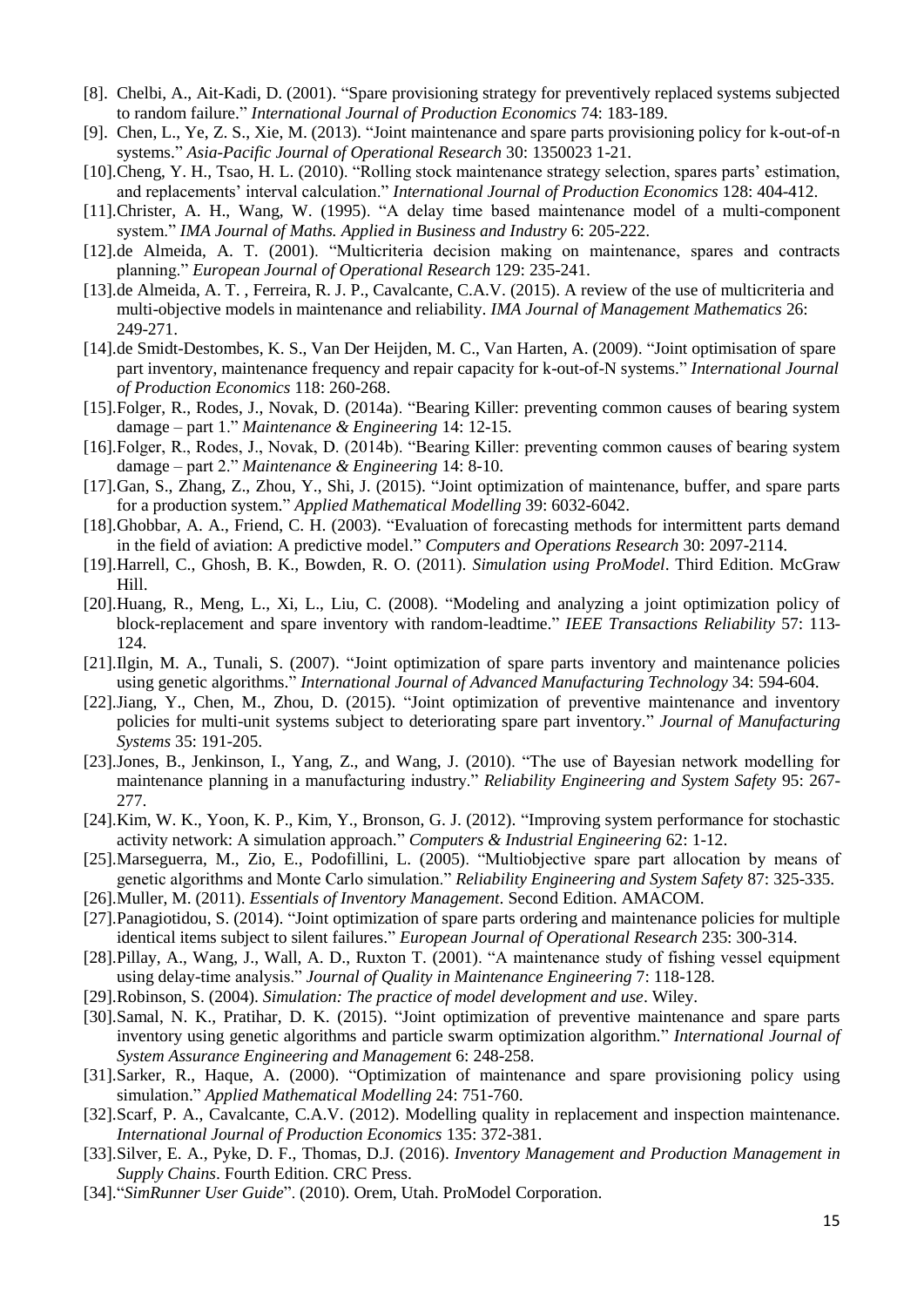- [35].Sharma, A., Yadava, G. S. (2011). "A literature review and future perspectives on maintenance optimization." *Journal of Quality in Maintenance Engineering* 17: 5-25.
- [36].Van Horenbeek, A., Buré, J., Cattrysse, D., Pintelon, L., Vansteenwegen, P. (2013). "Joint maintenance and inventory optimization systems: A review." *International Journal of Production Economics* 143: 499-508.
- [37].Vaughan, T. S. (2005). "Failure replacement and preventive maintenance spare parts ordering policy." *European Journal of Operations Research* 161: 183-90.
- [38].Wang, W. (2011). "A joint spare part and maintenance inspection optimisation model using the delaytime concept." *Reliability Engineering and Systems Safety* 96: 1535-1541.
- [39].Wang, W. (2012a). "An overview of the recent advances in delay-time-based maintenance modelling." *Reliability Engineering and System Safety* 106: 165-178.
- [40].Wang, W. (2012b). "A stochastic model for joint spare parts inventory and planned maintenance optimisation." *European Journal of Operational Research* 216: 127-139.
- [41]. Wang, W., Syntetos, A. A. (2011). "Spare parts demand: Linking forecasting to equipment maintenance." *Transportation Research Part E* 47: 1194-1209.Wang W., Wang, H. (2015). Preventive replacement for systems with condition monitoring and additional manual inspections. *European Journal of Operational Research* 247: 459-471
- [42].Yoo, Y. K., Kim, K. J., Seo, J. (2001). "Optimal joint spare stocking and block replacement policy (cost modelling of spare stocking and block replacement)." *International Journal of Advanced Manufacturing Technology* 18: 906-909.
- [43].Zhao, F., Wang, W., Peng, R. (2015). "Delay-time-based preventive maintenance modelling for a production plant: a case study in a steel mill." *Journal of the Operational Research Society* 66: 2015- 2024.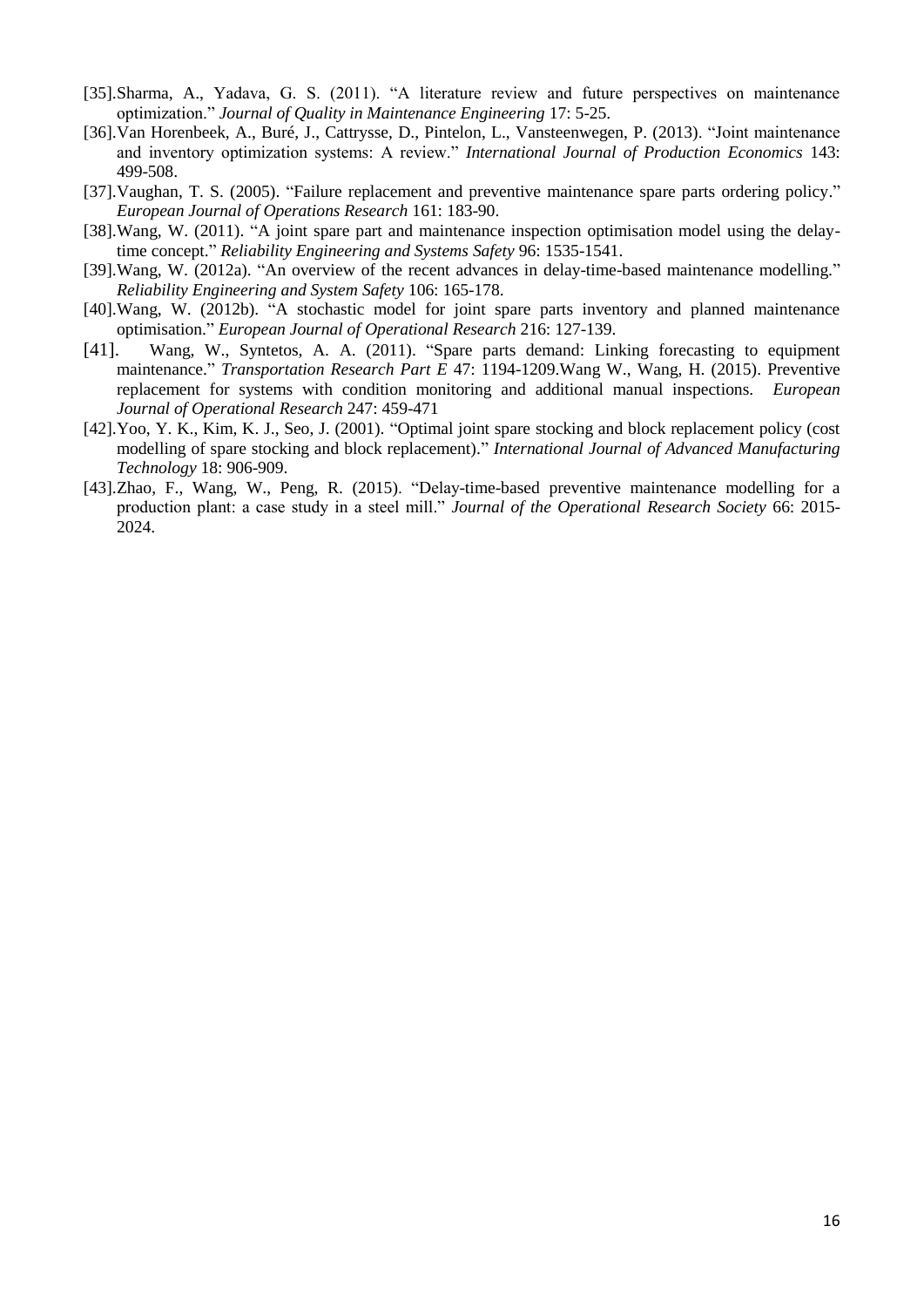## *Appendix A. Survey questionnaire - Collecting data from maintenance researchers and paper machine manufacturers.*

| Information                                                                                                         | Explanation                                                                                                                                                                                                                                                                                                                                                                     | Value |  |  |  |  |
|---------------------------------------------------------------------------------------------------------------------|---------------------------------------------------------------------------------------------------------------------------------------------------------------------------------------------------------------------------------------------------------------------------------------------------------------------------------------------------------------------------------|-------|--|--|--|--|
| Unit cost of                                                                                                        | What is the unit cost of the critical spare part $(E)$ ?                                                                                                                                                                                                                                                                                                                        |       |  |  |  |  |
| the critical                                                                                                        | Although the model can be expanded in the future, our current model assumes that there is one                                                                                                                                                                                                                                                                                   |       |  |  |  |  |
| spare part                                                                                                          | critical part that when it fails will result in the immediate downtime of the machinery/equipment.                                                                                                                                                                                                                                                                              |       |  |  |  |  |
| Inspection                                                                                                          | How long does it take to carry out a Planned Maintenance inspection for the<br>machinery/equipment, from start to finish, to identify if one or more units (instances) of the<br>critical part need to be replaced (excluding the time it takes for replacing each critical part) (Sec/<br>Min/Hour/Day)?                                                                       |       |  |  |  |  |
|                                                                                                                     | How many operators/technicians (resources) are needed for carrying out the inspection activity,<br>in order to determine if one or more critical spare part(s) need to be replaced?                                                                                                                                                                                             |       |  |  |  |  |
|                                                                                                                     | What is the cost of using each operator/technician $(E \text{ per Hour}/\text{Day})$ ?                                                                                                                                                                                                                                                                                          |       |  |  |  |  |
|                                                                                                                     | How long does it take to actually replace a single critical spare part after identifying, at<br>inspection, that the part needs to be replaced (Sec/Min/Hour/Day)?                                                                                                                                                                                                              |       |  |  |  |  |
| Replacement                                                                                                         | How many operators/technicians are needed for the replacement of a unit (an instance) of the<br>critical spare part?                                                                                                                                                                                                                                                            |       |  |  |  |  |
|                                                                                                                     | If different from the data supplied in the 'inspection' section above, what is the cost of using<br>each operator/technician (£ per Hour/ Day)?                                                                                                                                                                                                                                 |       |  |  |  |  |
|                                                                                                                     | How long does it take to replace a single unit (instance) of the critical spare part as a result of<br>Corrective Maintenance, i.e. when the critical part fails (Sec/Min/Hour/Day)?                                                                                                                                                                                            |       |  |  |  |  |
| Failure<br>replacement                                                                                              | How many operators/technicians are needed for the replacement of a single unit of the critical<br>part?                                                                                                                                                                                                                                                                         |       |  |  |  |  |
|                                                                                                                     | If different from the data supplied in the 'inspection' section above, what is the cost of using<br>each operator/technician (£ per Hour/ Day)?                                                                                                                                                                                                                                 |       |  |  |  |  |
| Downtime<br><u>cost</u>                                                                                             | How much does it cost the company (£ per Hour/Day) for the loss of production (or sales) while<br>the machinery/equipment is down due to one of the following reasons?<br>the inspection process<br>$\bullet$<br>the replacement of a critical part during Preventive maintenance<br>$\bullet$<br>the replacement of a critical part during Corrective maintenance<br>$\bullet$ |       |  |  |  |  |
|                                                                                                                     | waiting for shortages to arrive                                                                                                                                                                                                                                                                                                                                                 |       |  |  |  |  |
| Ordering<br>cost                                                                                                    | How much does it cost to order the critical spare part during normal production times (not<br>ordering shortages), excluding the unit cost of the part $(f)$ ?                                                                                                                                                                                                                  |       |  |  |  |  |
| Holding<br>cost                                                                                                     | How much does it cost to hold a single unit of inventory of the critical spare part in stock $(E$ per<br>unit per Day/Week/Month/Year)?                                                                                                                                                                                                                                         |       |  |  |  |  |
| Order                                                                                                               | How long does it take for an order of the critical spare part to arrive, from the time that an order<br>is placed until it arrives (Day/Week)?                                                                                                                                                                                                                                  |       |  |  |  |  |
| Delivery<br>lead time                                                                                               | How variable is this lead time? Can this be estimated, or does it conform to a known statistical<br>distribution. For example, conforming to a Normal distribution, with a mean lead time of 7 days<br>and a standard deviation of 1 day!                                                                                                                                       |       |  |  |  |  |
| Shortage<br>shipment cost                                                                                           | How much extra (excluding the unit cost) does it cost to replenish a critical spare part in<br>emergency $(f)$ ?                                                                                                                                                                                                                                                                |       |  |  |  |  |
| Shortage<br>delivery<br>lead time                                                                                   | How long does it take for a shortage (or emergency) order of the critical spare part to arrive,<br>from the time that the order is placed until the time it arrives (Day/Week)?                                                                                                                                                                                                 |       |  |  |  |  |
| Fault (defect)<br>distribution &<br>parameters                                                                      | Do you know how often faults (defects) related to the critical spare part occur? Does the pattern<br>of occurrences follow a known statistical distribution? Alternatively, can you provide a time-<br>series history of fault arrivals?                                                                                                                                        |       |  |  |  |  |
| Failure<br>distribution &<br>parameters                                                                             | Do you know if the time between failures of the critical part follow a known statistical<br>distribution?                                                                                                                                                                                                                                                                       |       |  |  |  |  |
| Currently, how often is the machinery/equipment likely to be inspected in connection with this critical spare part? |                                                                                                                                                                                                                                                                                                                                                                                 |       |  |  |  |  |
|                                                                                                                     | What is the normal policy for replenishing the inventory of this critical spare part? Periodic or Continuous Review?                                                                                                                                                                                                                                                            |       |  |  |  |  |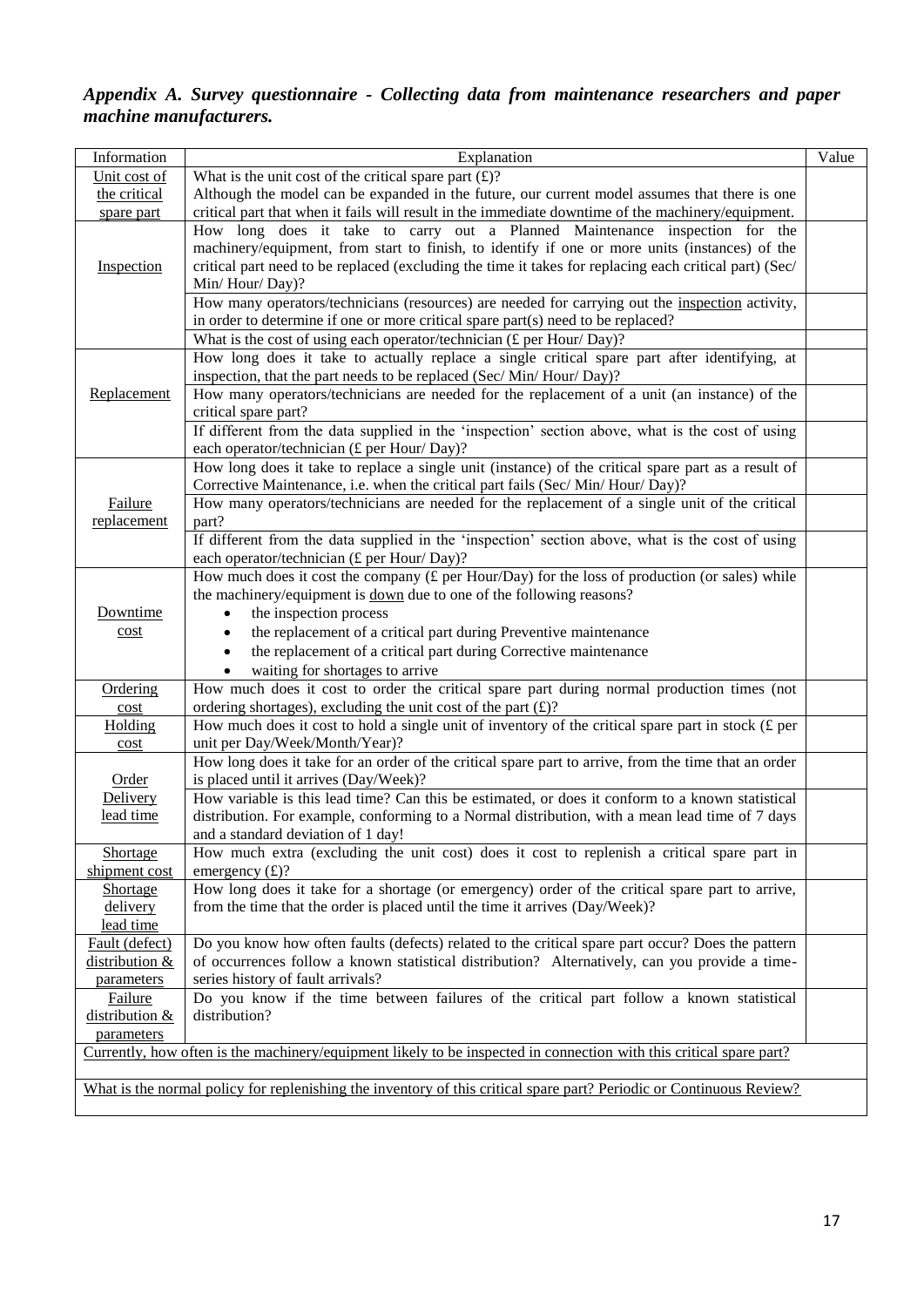#### *Appendix B. The ProModel code for the failure occurrence routine.*

 # generate the arrival of the next defect ORDER 1 PreDefectE TO DefectArrivalL REAL FailureRandom, FailureTimelapse INC FailureGeneratedV //DISPLAY "Possible Failures= ", FailureGeneratedV //DISPLAY "Failure Frequency= ", FailureFrequencyV FailureTimelapse=(10\*7)\*(-LN(1-FailureRandom))\*\*(1/3) //DISPLAY "Failure Timelapse =", FailureTimelapse StartTimeA=CLOCK() WAIT FailureTimelapse ProlongingSUB # if the machine is currently down, delay the failure >> 'suspend its arrival' INT ShortageInFailure IF SpOnHandV=0 THEN ShortageInFailure=1 IF DowntimeOnFailureV=1 THEN WAIT FailureReplacementDowntimeDurationV+ (ShortageInFailure\*SpShortageDeliveryLeadTimeV) # if the machine is currently being inspected, delay the failure >> 'suspend its arrival' INT ShortageInInspection IF SpOnHandV=0 AND CONTENTS(FailurOccurenceL)>0 THEN ShortageInInspection=1 IF InspectionOnFailureV=1 THEN WAIT (InspectionDurationV)+ (CONTENTS(FailurOccurenceL)\*PMReplacementDowntimeDurationV)+ (ShortageInInspection\*SpShortageDeliveryLeadTimeV) INC FailureArrivedTotalV //DISPLAY "Failure ", FailureArrivedTotalV # machine is going down DOWN Leg1GoDown, 999 # when the warmup period is over and all variables are reset, # there might be a 'generated' failure in its 'timelapse' # if so, do the following IF CLOCK()>WarmUpDurationV AND FailureGeneratedV=0 THEN FailureGeneratedV=1